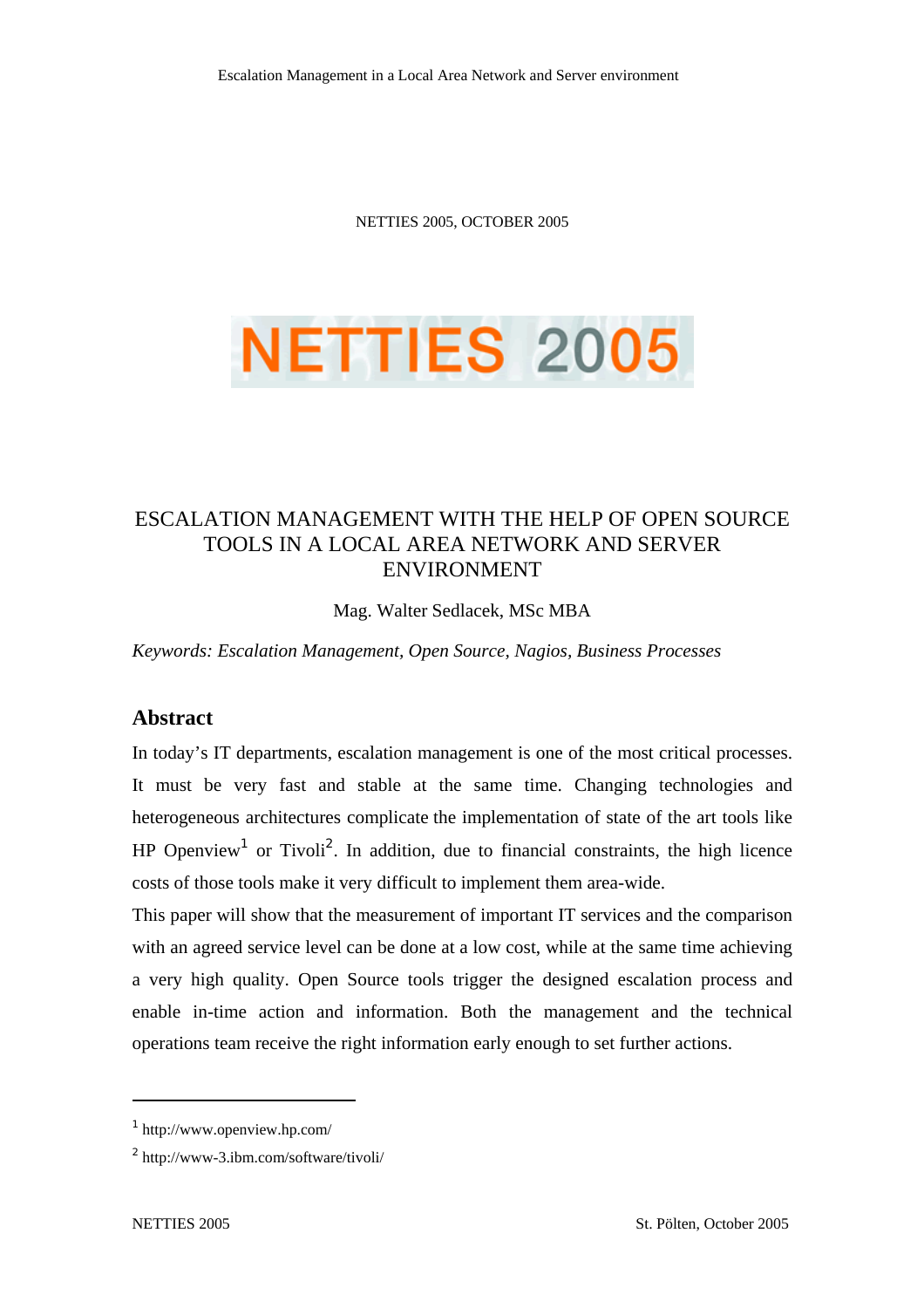# **Content**

| $\mathbf{1}$            |       |  |
|-------------------------|-------|--|
|                         | 1.1   |  |
|                         | 1.2   |  |
|                         | 1.3   |  |
|                         | 1.4   |  |
| $\boldsymbol{2}$        |       |  |
| $\mathbf{3}$            |       |  |
|                         | 3.1   |  |
|                         | 3.2   |  |
|                         | 3.3   |  |
|                         | 3.4   |  |
|                         | 3.5   |  |
|                         | 3.6   |  |
|                         | 3.7   |  |
| $\overline{\mathbf{4}}$ |       |  |
| 5                       |       |  |
|                         | 5.1   |  |
|                         | 5.2   |  |
|                         | 5.3   |  |
|                         | 5.4   |  |
|                         | 5.4.1 |  |
|                         | 5.4.2 |  |
|                         | 5.4.3 |  |
| 6                       |       |  |
| 7                       |       |  |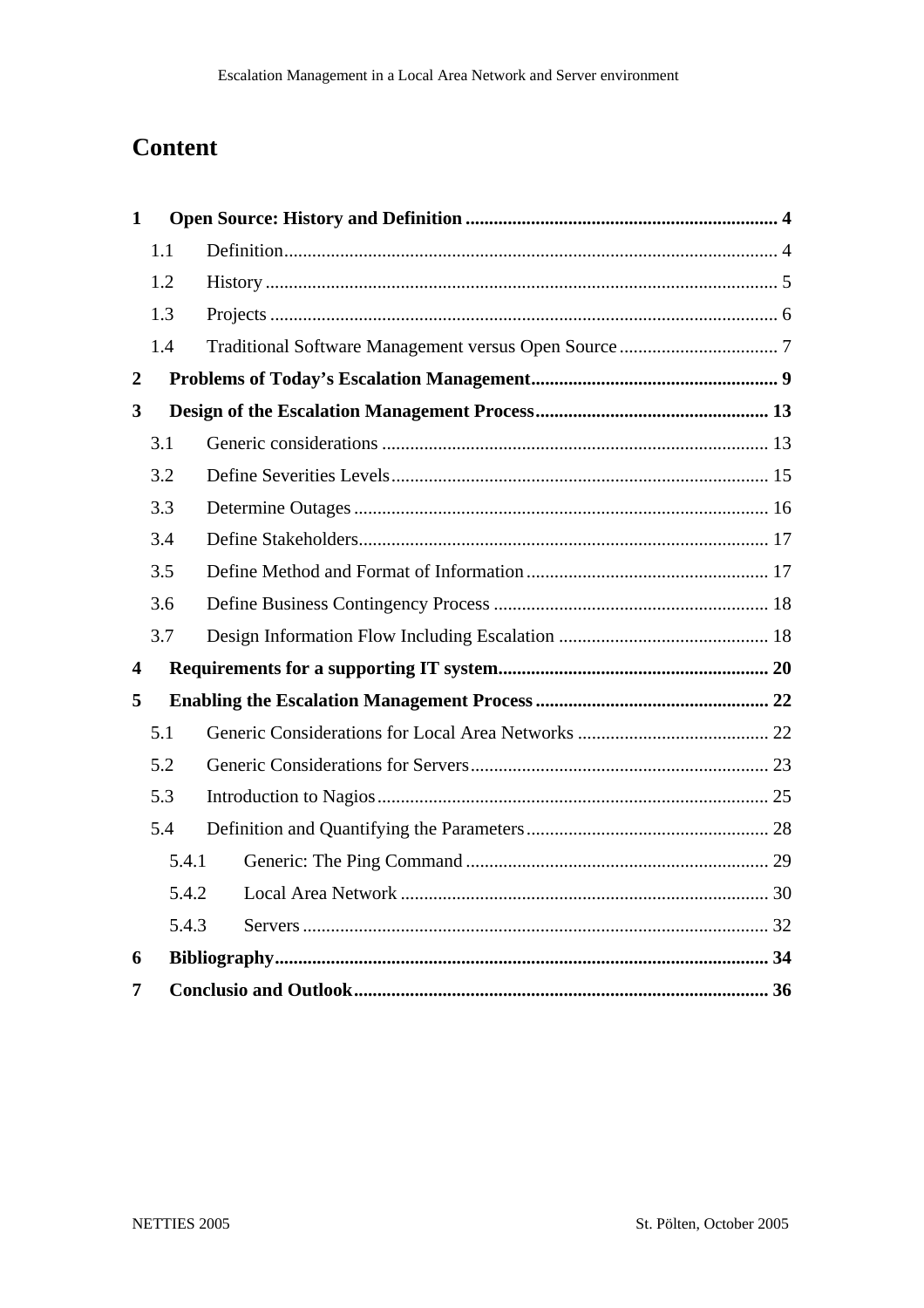# **Figures**

| Figure 15: Architectural overview of devices including their status 27    |  |
|---------------------------------------------------------------------------|--|
|                                                                           |  |
|                                                                           |  |
|                                                                           |  |
|                                                                           |  |
|                                                                           |  |
|                                                                           |  |
| Figure 22: Feedback to Nagios for specific services running on servers 33 |  |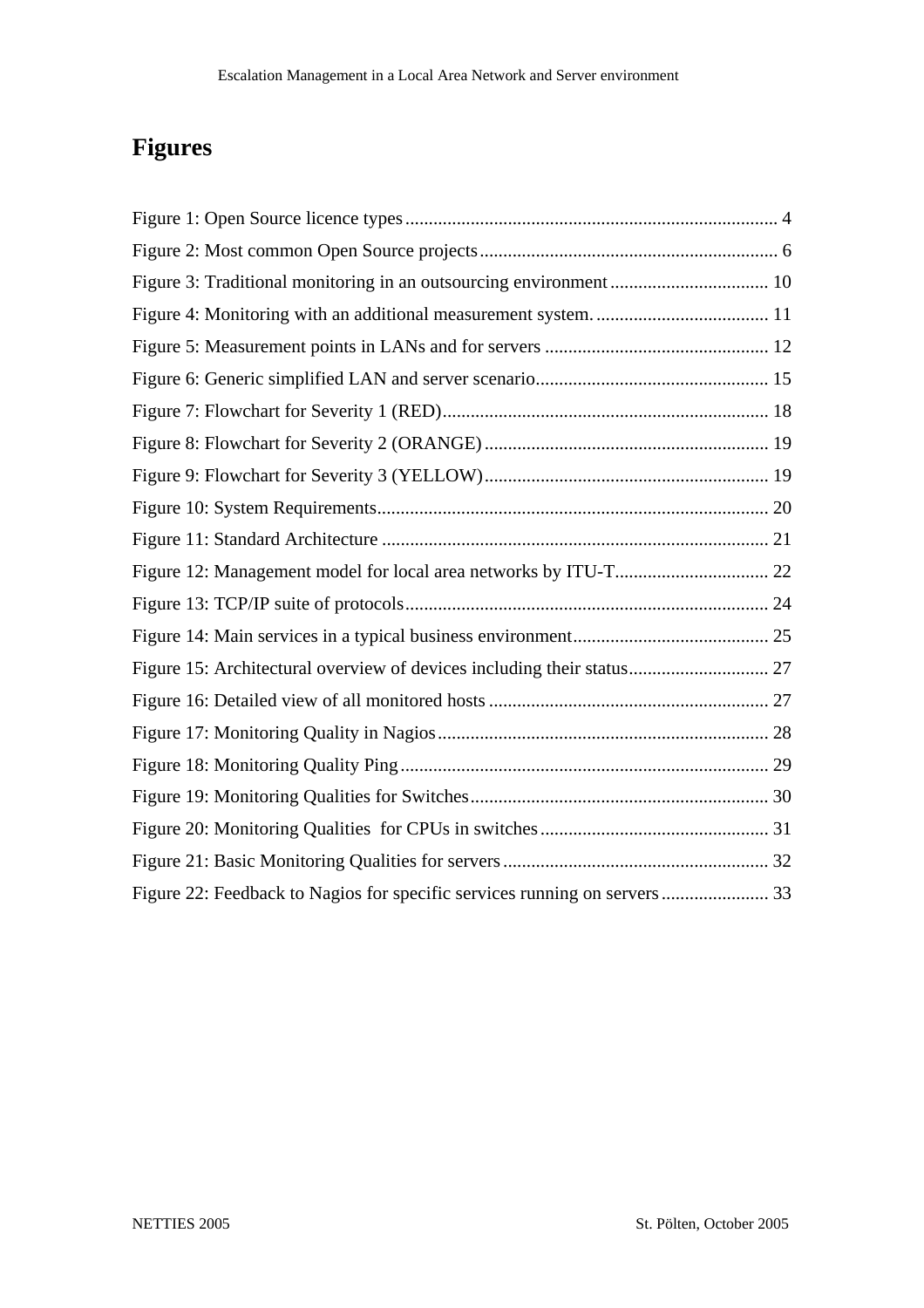# **1 Open Source: History and Definition**

*"No traditional developer can match the pool of talent the Linux community can bring to bear on a problem. Very few could afford even to hire the e.g. 800 people who have contributed to Open Source projects."<sup>3</sup>*

*"Hewlett-Packard is hosting a number of Open Source software projects that run on various Hewlett-Packard systems."<sup>4</sup>*

# **1.1 Definition**

One of the main problems in traditional software development is that the one who finds an error in an application communicates this to another person – the software engineer – who fixes the problem. One can easily see that this process is time-consuming and not very effective due to various sources of misinterpretation.

The idea behind Open Source is very simple: When programmers can read, redistribute, and modify the source code for a piece of software, the software evolves. People improve it, people adapt it, people fix bugs. It is often the same person who finds the error, fixes it and tests the fix.

There are many Open Source licence types. The main difference is the possibility of reusing the software code for commercial or non-commercial applications:

| Licence type  | Can be used with<br>$ {\rm commercial}$ software | Changes must be   Can be published<br>free again | $ $ under other conditions $ $ the licence owner | Contains specific rights for |
|---------------|--------------------------------------------------|--------------------------------------------------|--------------------------------------------------|------------------------------|
| GPL           | No                                               | Yes                                              | No                                               | No                           |
| LGPL          | Yes                                              | Yes                                              | No                                               | No                           |
| BSD.          | Yes                                              | No.                                              | No                                               | No                           |
| NPL           | Yes                                              | No                                               | No                                               | Yes                          |
| Public Domain | Yes                                              | No                                               | Yes                                              | No                           |

**Figure 1: Open Source licence types** 

<sup>3</sup> http://catb.org/~esr/writings/cathedral-bazaar/cathedral-bazaar/ar01s11.html

<sup>4</sup> http://www.opensource.hp.com/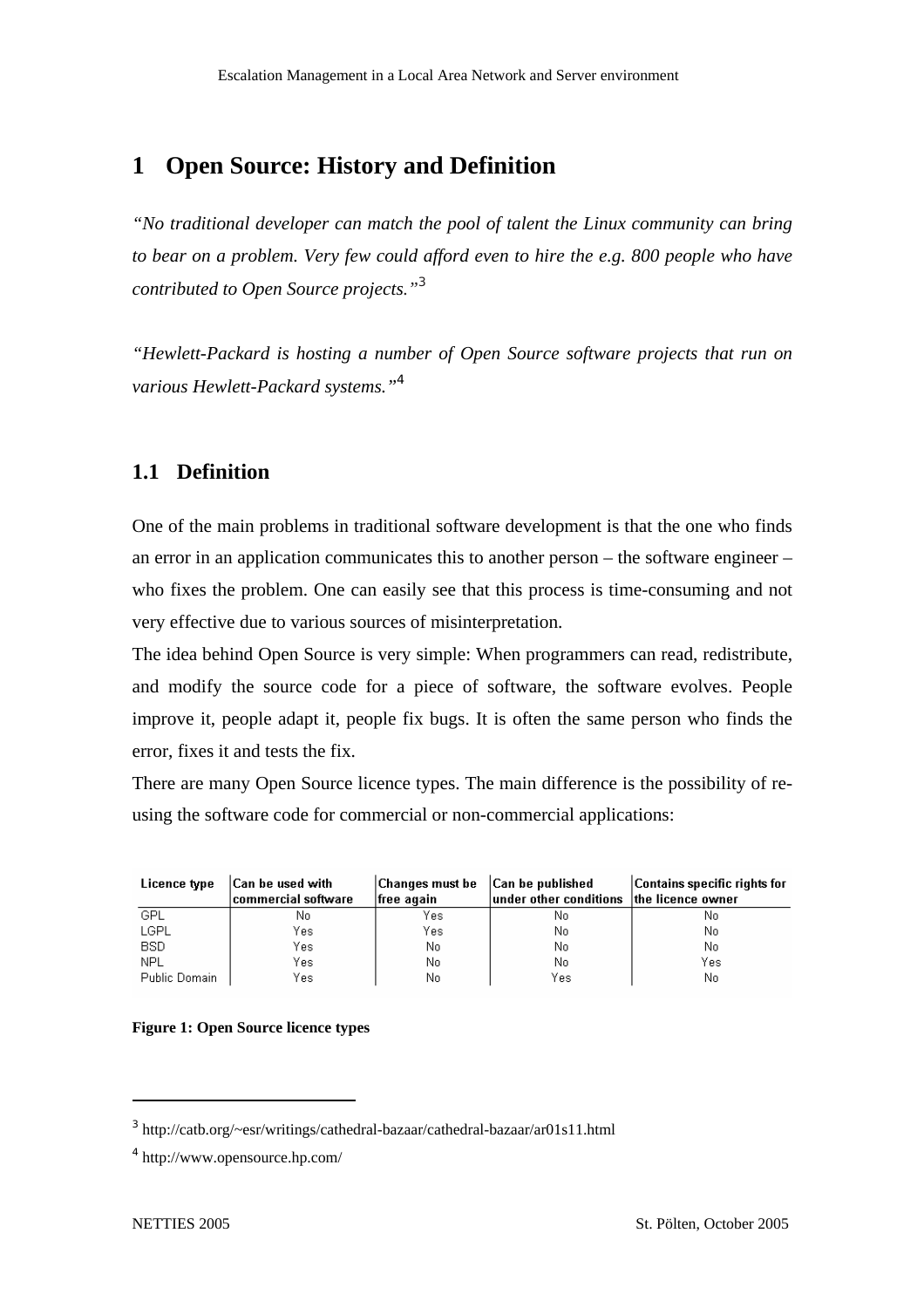Open source does not just mean access to the source code. The distribution terms of Open Source software must comply with the following main criteria:

- The license shall not require a fee for selling the product.
- The program must include source code, and must allow distribution in source code as well as compiled form.
- The license must allow modifications and derived works, and must allow them to be distributed under the same terms as the license of the original software.

### **1.2 History**

In 1956 AT&T<sup>5</sup> was forced to limit its activities to its core business tele-communication and sell its patents on the free market. One of those patents was an operation system called UNIX, developed 1969 by Ken Thomson and Dennies Ritchie in the Bell Labs<sup>6</sup>. AT&T did not want other companies to have UNIX and therefore the price was incredibly high and there was no support at all. Universities got UNIX for small fees but still no support was available. That is why the exchange of knowledge and source code between universities was a must in order to enhance UNIX and get errors fixed. The coordination was done by the University of Berkeley<sup>7</sup>, which later published UNIX by using the in-house software distribution  $BSD<sup>8</sup>$ . One of the first versions was announced in 1978 by Bill Joy, who later founded  $SUN<sup>9</sup>$ . In the same year Arpanet – the former Internet – was established, based on UNIX computers. 1982 IBM<sup>10</sup>,  $HP^{11}$  and DEC<sup>12</sup> published their versions of UNIX and sold it on the free market, now including support. This was the end of more or less free UNIX versions.

<sup>5</sup> http://www.att.com/

<sup>6</sup> http://www.bell-labs.com/

<sup>7</sup> http://www.berkeley.edu/

<sup>8</sup> http://www.bsd.org/

<sup>9</sup> http://www.sun.com/

<sup>10</sup> http://www.ibm.com/

<sup>11</sup> http://www.hp.com/

<sup>12</sup> http://www.digital.com/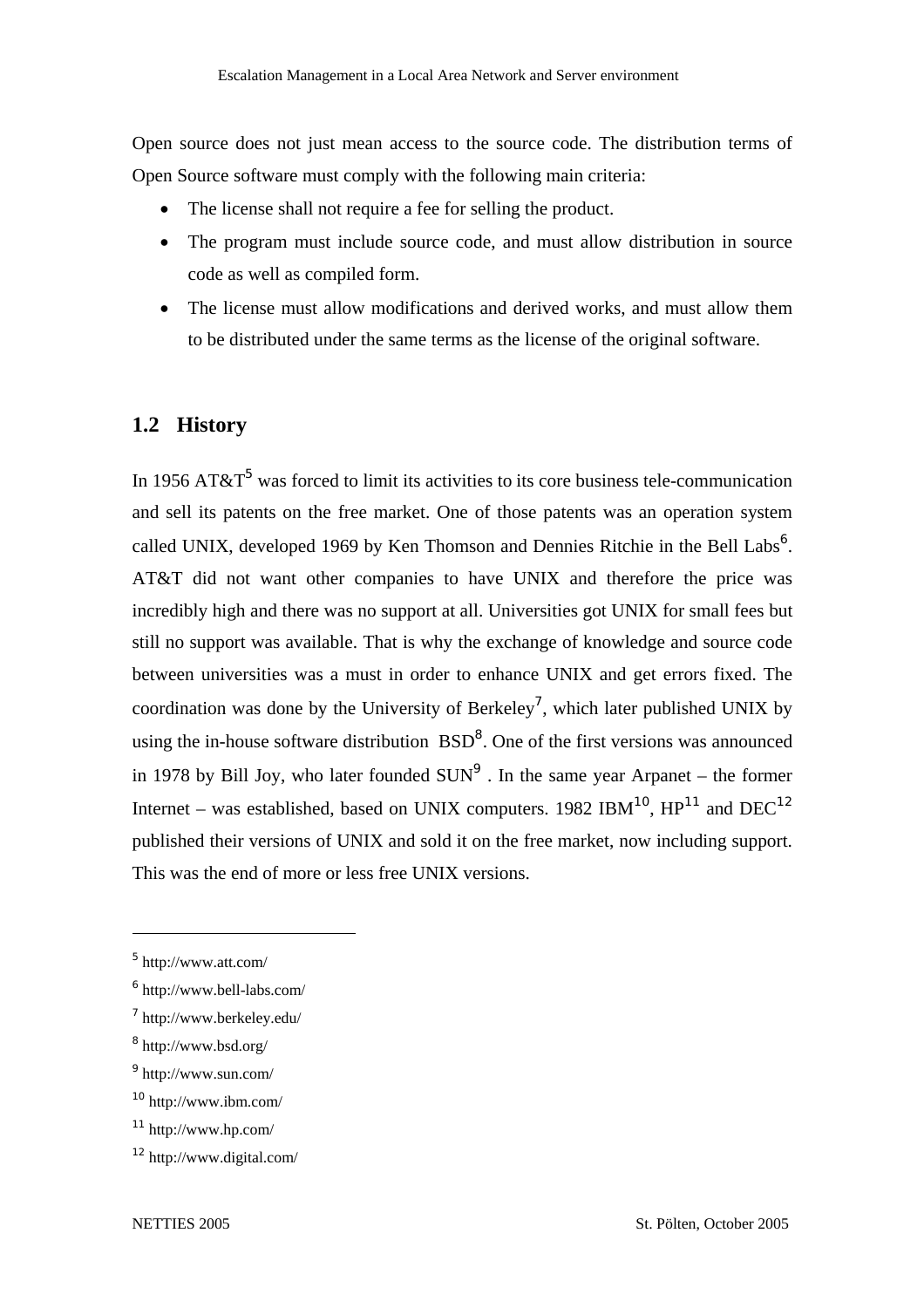In order to keep free UNIX versions available Richard Stallmann founded the company Free Software Foundation<sup>13</sup> and the GNU project<sup>14</sup>. With GPL<sup>15</sup> Stallmann defined a new license-model, which basically ensures that free software stays free after being modified by others. At this time no Kernel for a free UNIX system was available. This problem was first solved by Linus Torvalds<sup>16</sup> by publishing the first Linux<sup>17</sup> Kernel in 1991. This date can be seen as the birthday of Open Source, because now a free operating system including major utilities and applications was available.

# **1.3 Projects**

Most users are not aware that many applications they use are from the Open Source world. Most of the UNIX utilities are developed under GPL license. For example the user-friendly Domain Names for Internet web-sites would be not possible without BIND<sup>18</sup>, another Open Source product. The most frequently used web-server is Apache<sup>19</sup>, which is also free. The following table gives an overview of the most common Open Source applications.

| <b>Project name</b> | Description                                                 | lurl                              |
|---------------------|-------------------------------------------------------------|-----------------------------------|
| GNU.                | le.g. compiler suite.                                       | http://www.gnu.org/               |
| Apache              | lMost used Web Server                                       | http://www.apache.org/            |
| BIND.               | Implementation of DNS protocols                             | http://www.isc.org/products/BIND/ |
| FreeBSD             | UNIX derivative from Berkly                                 | http://www.freebsd.org/           |
| Linux               | UNIX derivative originally based on Intel platform          | http://www.linux.org/             |
| Sendmail            | Most used agent for transporting emails.                    | http://www.sendmail.org/          |
| Samba               | Agent to emulate file and print-service for Windows on UNIX | http://www.samba.org/             |
| Perl                | Scripting language for e.g. CGI - also known as "Web Glue"  | http://www.perl.org/              |

#### **Figure 2: Most common Open Source projects**

<sup>13</sup> http://www.gnu.org/fsf/fsf.html

<sup>14</sup> http://www.gnu.org/

<sup>15</sup> http://www.gnu.org/copyleft/gpl.html

<sup>16</sup> http://www.cs.helsinki.fi/u/torvalds/

<sup>17</sup> http://www.linux.org/

<sup>18</sup> http://www.isc.org/products/BIND/

<sup>19</sup> http://www.apache.org/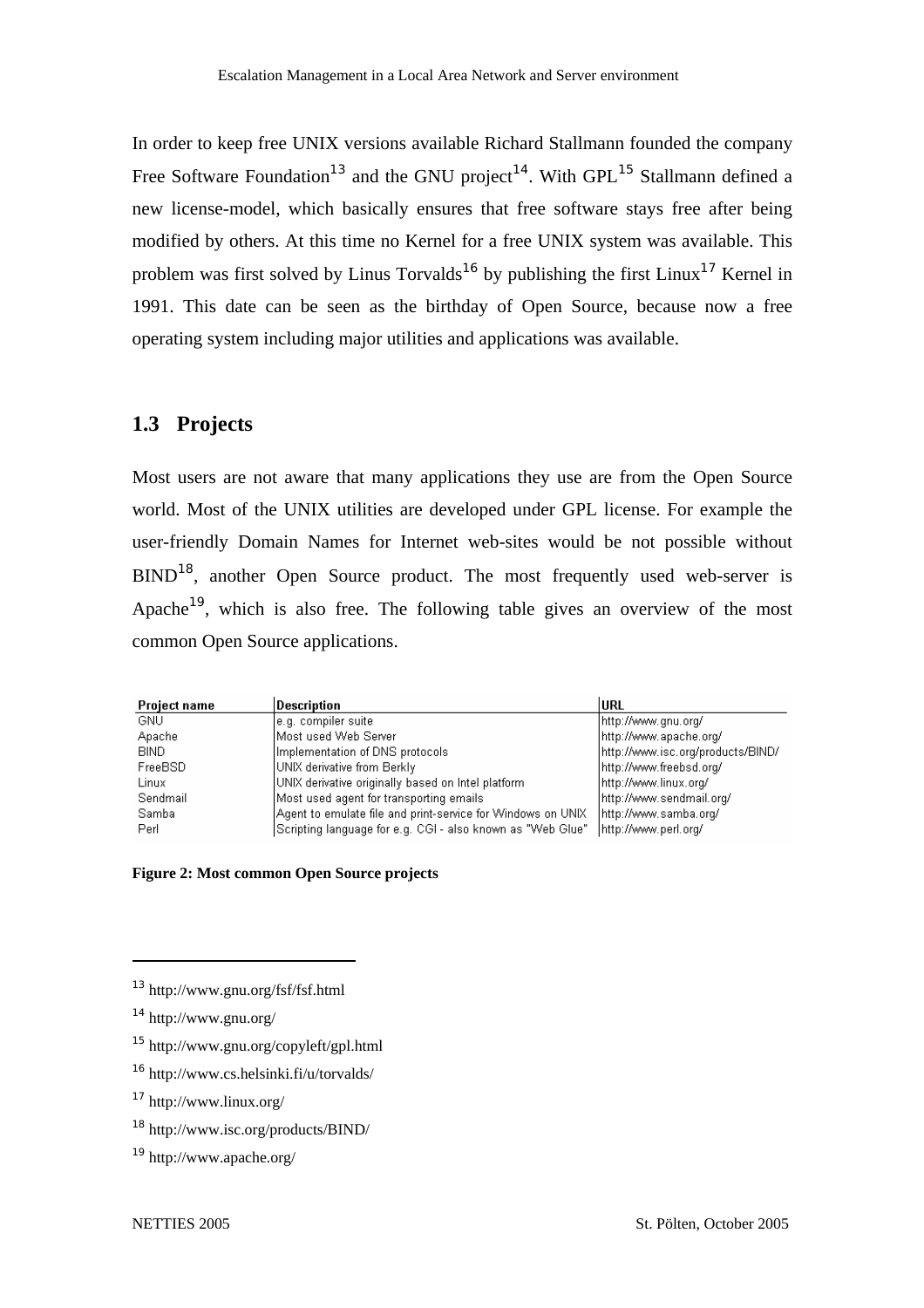### **1.4 Traditional Software Management versus Open Source**

One of the most common arguments against Open Source is that those projects are lacking management in a traditional way. Software managers often argue that each software project needs the following qualities, executed by a manager<sup>20</sup>:

- 1. To define goals and keep everybody pointed in the same direction
- 2. To monitor and make sure crucial details don't get skipped
- 3. To motivate people
- 4. To organize the deployment of people for best productivity
- 5. To marshal resources needed to sustain the project

ad 1: One of the best-known theorems of software engineering is that 60% to 75% of conventional software projects either are never completed or are rejected by their intended users. If that range is anywhere near true then more projects than not are being aimed at goals that are either not realistically attainable, or simply wrong. In summary many goals fail in *normal* software project management and many have great success in the Open Source world (e.g., the longevity of  $Emacs^{21}$ , or Linus Torvald's ability to mobilize hordes of developers). Thus the project leaders and tribal elders who fill the manager's role in the Open Source world deliver equal or better qualities in defining goals than traditional software managers do.

ad 2 and 3: The strongest argument of the Open Source community is that decentralized peer review trumps all the conventional methods for trying to ensure that details don't get out of control. Motivation is one of the key elements why tracking and monitoring works in such an environment.

ad 4: Open Source has been successful partly because its culture only accepts the most talented 5% of the programming population. It is often cheaper and more effective to

<sup>20</sup> http://catb.org/~esr/writings/cathedral-bazaar/cathedral-bazaar/ar01s12.html

<sup>21</sup> http://www.gnu.org/software/emacs/emacs.html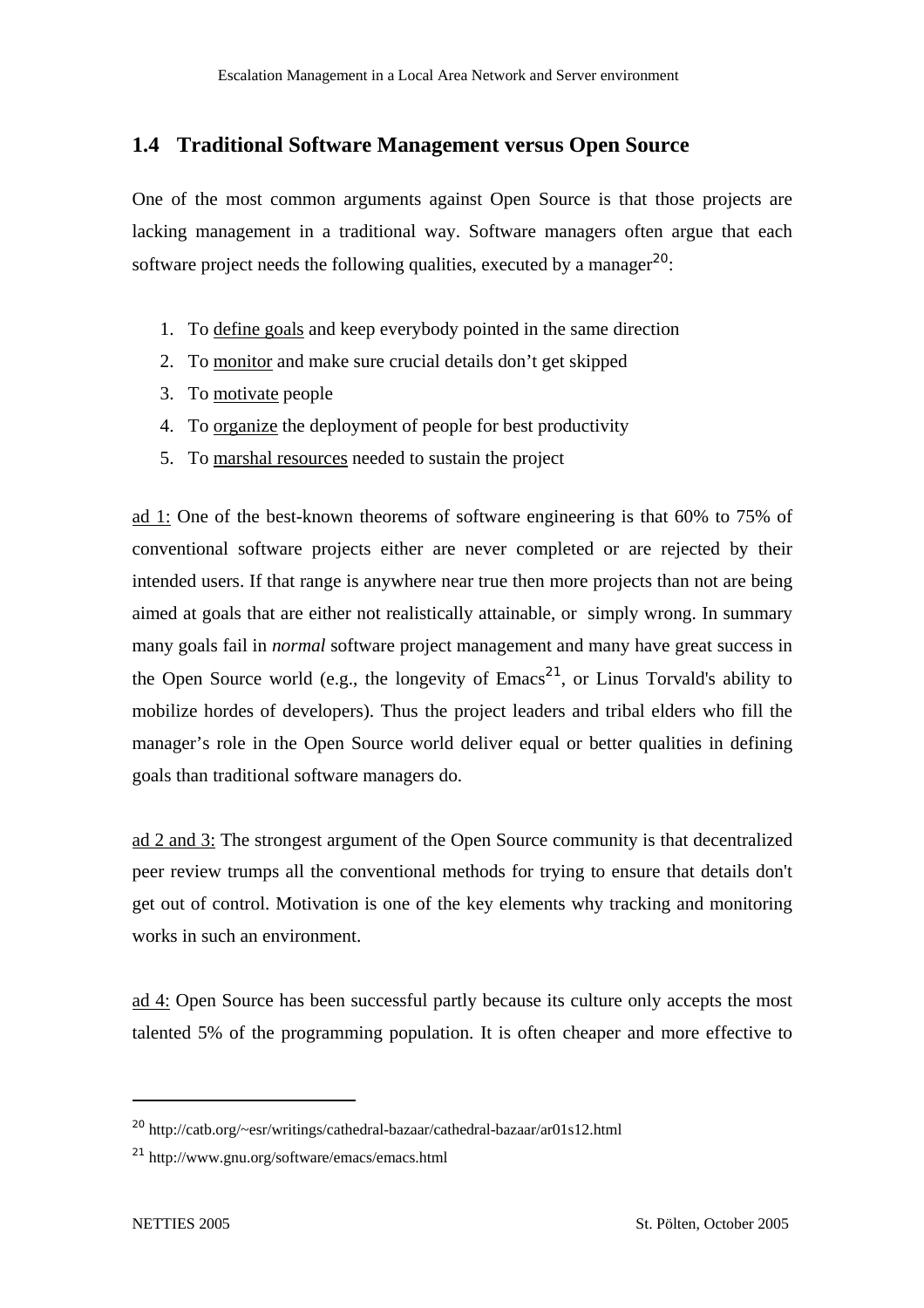recruit self-selected volunteers from the Internet than it is to manage buildings full of people who would rather be doing something else.

ad 5: Resource marshalling is basically defensive; once you have your people and machines and office space, you have to defend them from other managers competing for the same resources. But Open Source developers are volunteers, self-selected for both interest and ability to contribute to the projects they work on. The volunteer ethos tends to take care of the "attack" side of resource-marshalling automatically - people bring their own resources to the table.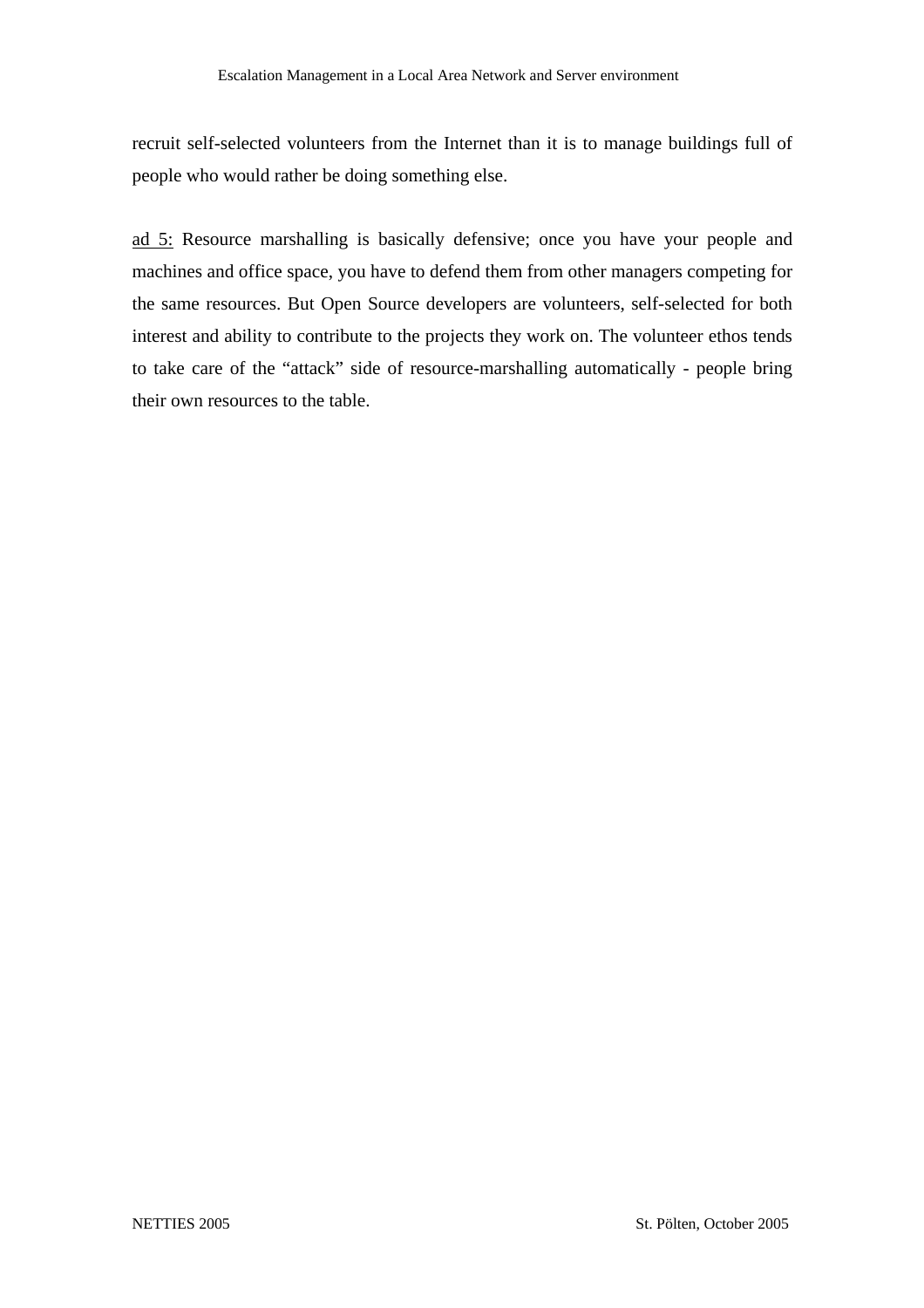# **2 Problems of Today's Escalation Management**

*"If you do not measure IT, you can not manage it."* 

Besides others, there is one scenario where Escalation Management with the help of Open Source tools can definitely increase the efficiency of IT operations: Outsourcing in large enterprises.

In multi-national enterprises IT operations are mostly run by suppliers based on Service Level Agreements (SLAs). To measure the IT services tools are necessary. In today's outsourcing environments those tools are delivered by the same vendor who provides the service. Of course those tools are state-of-the-art, complex, expensive and very important – at least for the supplier. In most cases the IT-department of the company which purchased the service can view specific results of the measurement tool on a dedicated screen (*view*). This specific screen can be viewed by the IT-department; all the others and the possibility to create new ones is reserved for the supplier. The following scenario describes this situation:

An IT supplier provides a VPN WAN service, based on MPLS $^{22}$  technology, for two remote offices (Point A and Point B). In many cases the IT department of the company which pays the service gets only a *view* from the monitoring system the supplier uses. The disadvantages of this model are:

- The *view* is only a subset of all the information provided by the monitoring system.
- The form and behaviour of the *view* is dictated by the supplier. If the company wants to change the *view* or wants to have some new ones the supplier must always be involved.
- The measurement of the supplier's service level is done by the supplier. This can be compared with  $\text{Intel}^{23}$  writing it's own benchmark software to prove that their newest CPU is faster than the competition's.

<sup>22</sup> Multiprotocol Label Switching;

http://searchnetworking.techtarget.com/sDefinition/0,,sid7\_gci214350,00.html

<sup>23</sup> http://www.intel.com/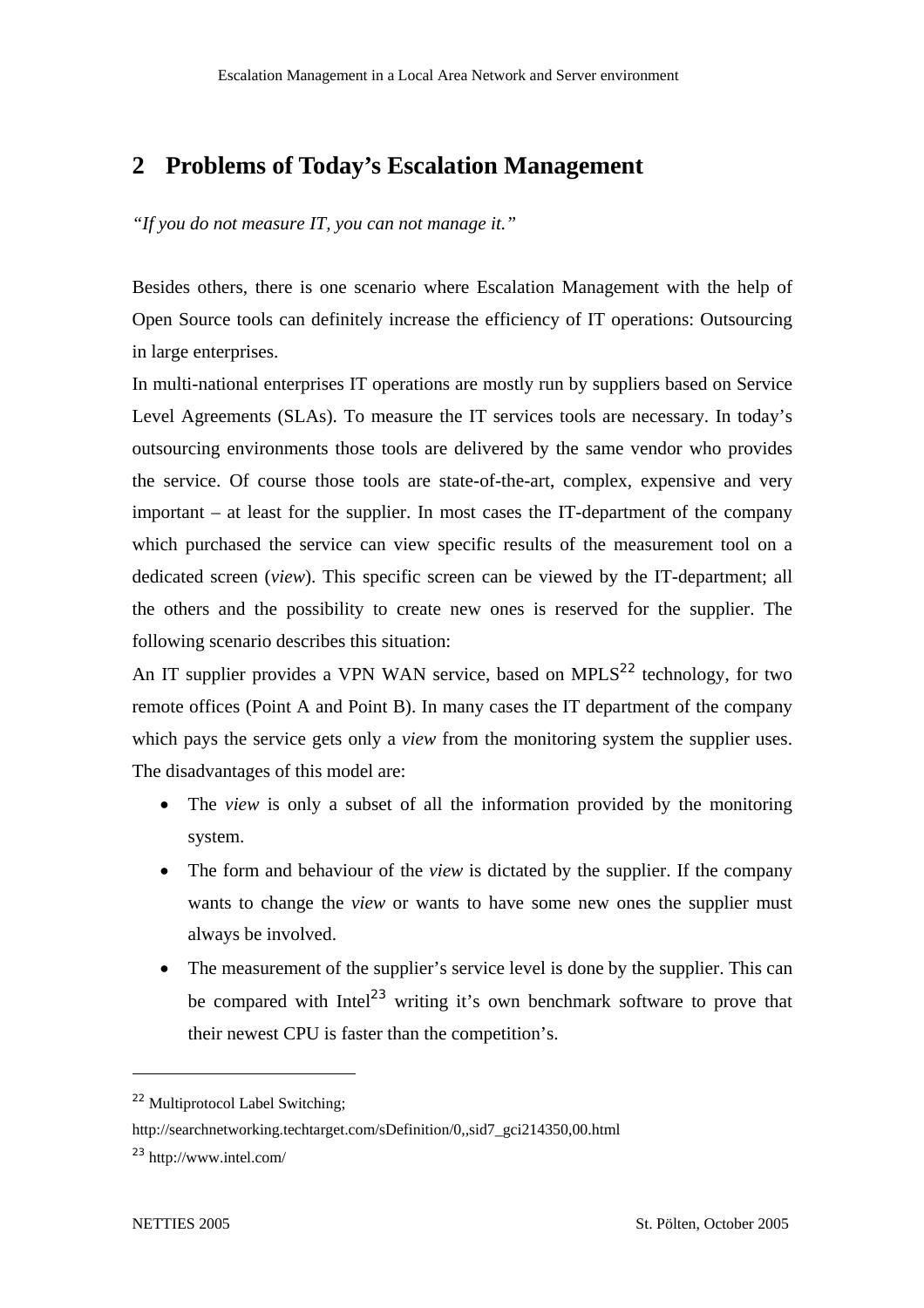

**Figure 3: Traditional monitoring in an outsourcing environment** 

Although the contract between the company and the supplier should define the monitoring, reality shows that this definition always leads to discussion, where the issues mentioned above are topics. And if the IT department asks the supplier how to create it's own measurement system very often the answer is to copy the existing one – which in many cases is an overkill.

This thesis will show that there is an inexpensive way to build a measurement system, which can verify if the measured values delivered by the supplier are correct and which is also flexible enough to create additional *views*. The implementation of such a measurement system leads to the following adaptation of the last figure: In addition to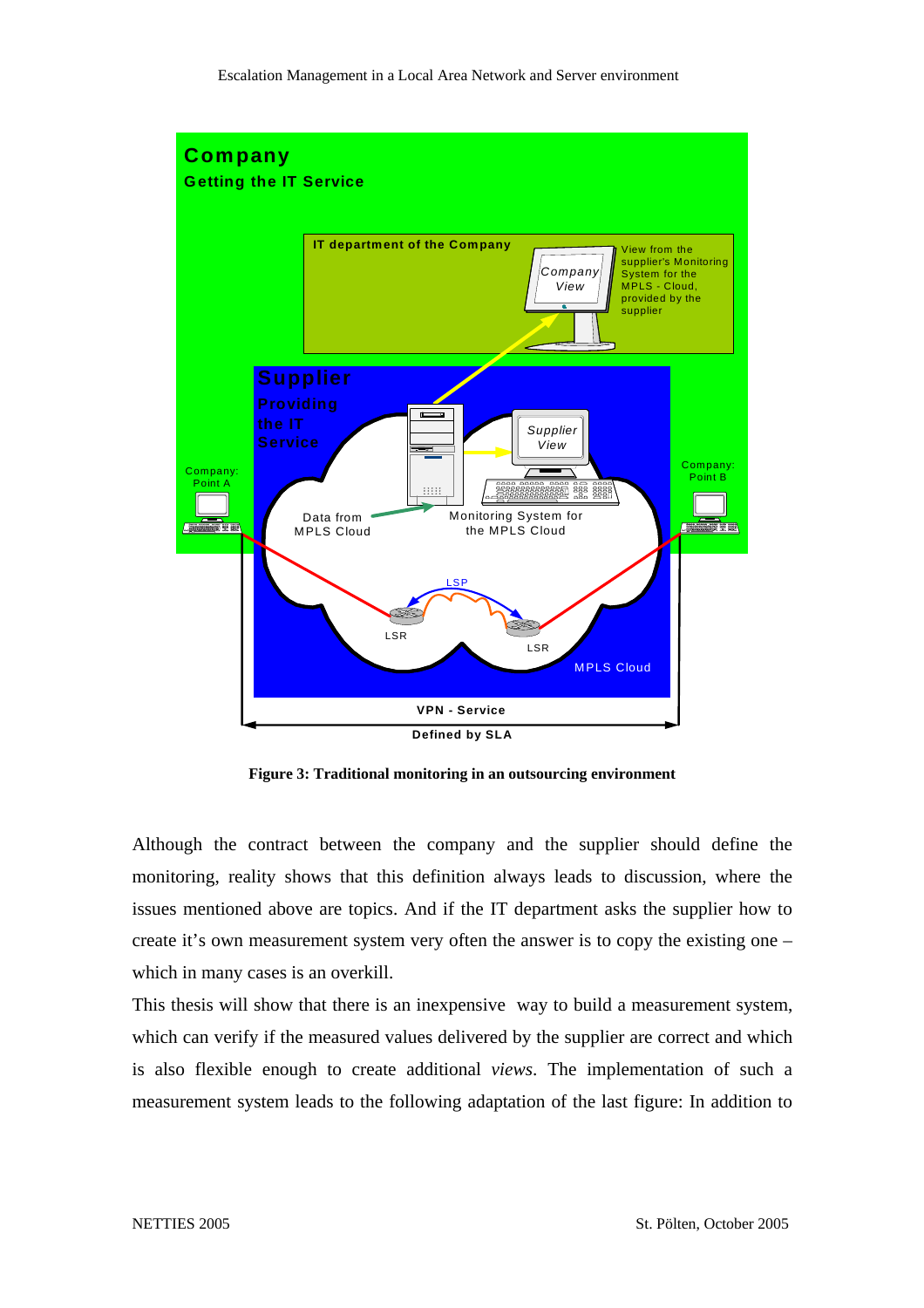the existing measurement system – provided by the supplier– there will be a second measurement system fully owned by the IT department.



**Figure 4: Monitoring with an additional measurement system.** 

The example described above is located in the Wide Area Network environment, but it illustrates the generic idea of this thesis: Measurement of service levels by the IT department. The further chapters describe scenarios for Local Area Networks and servers, but can easily be extended to other areas of IT, e.g. Wide Area Networks or Wireless Networks.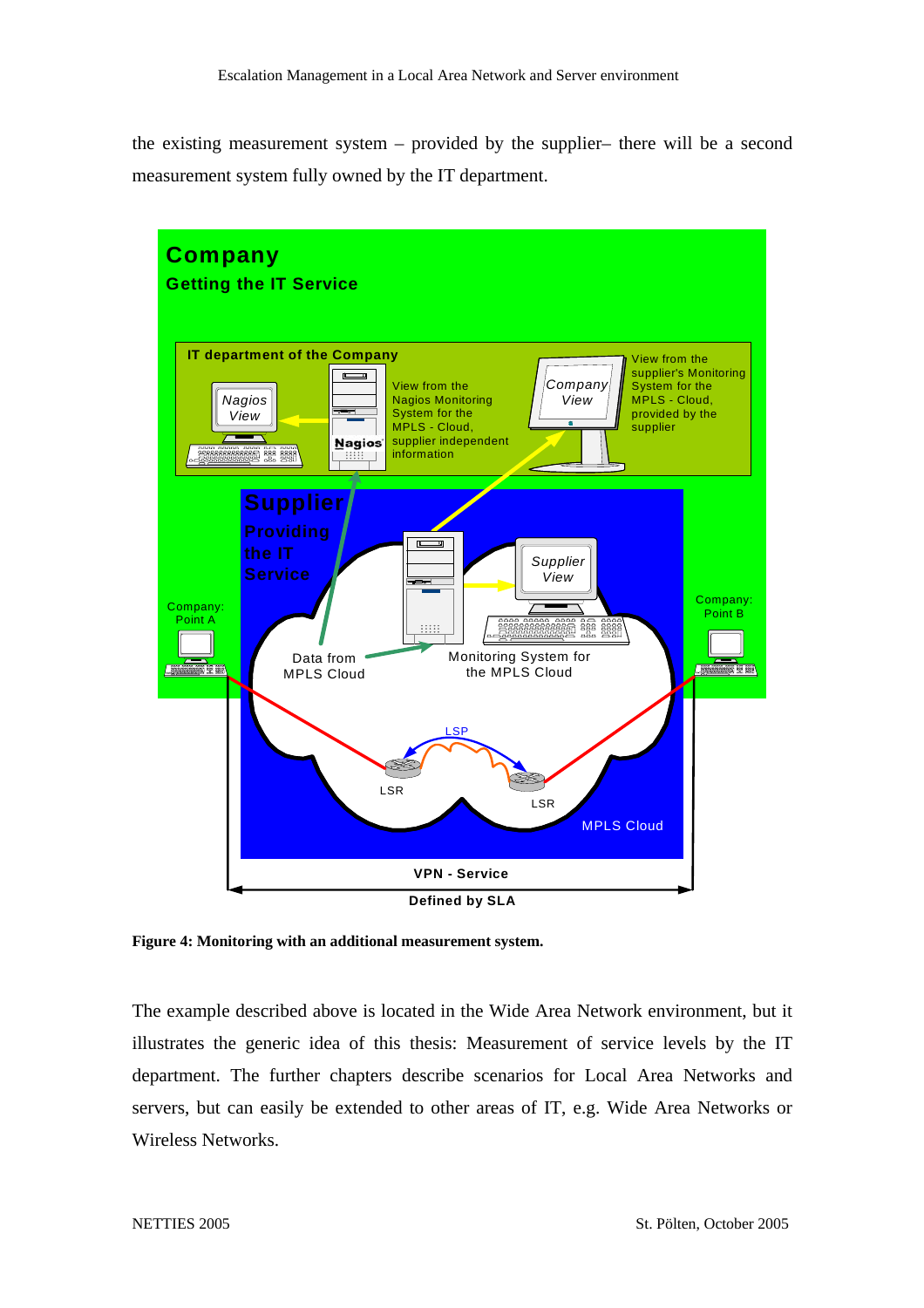The following figure shows at which points a measurement in Local Area Networks and Servers is useful. How these measurements are realized with Open Source tools and how this enables the Escalation Management is described in the following chapters.



**Figure 5: Measurement points in LANs and for servers**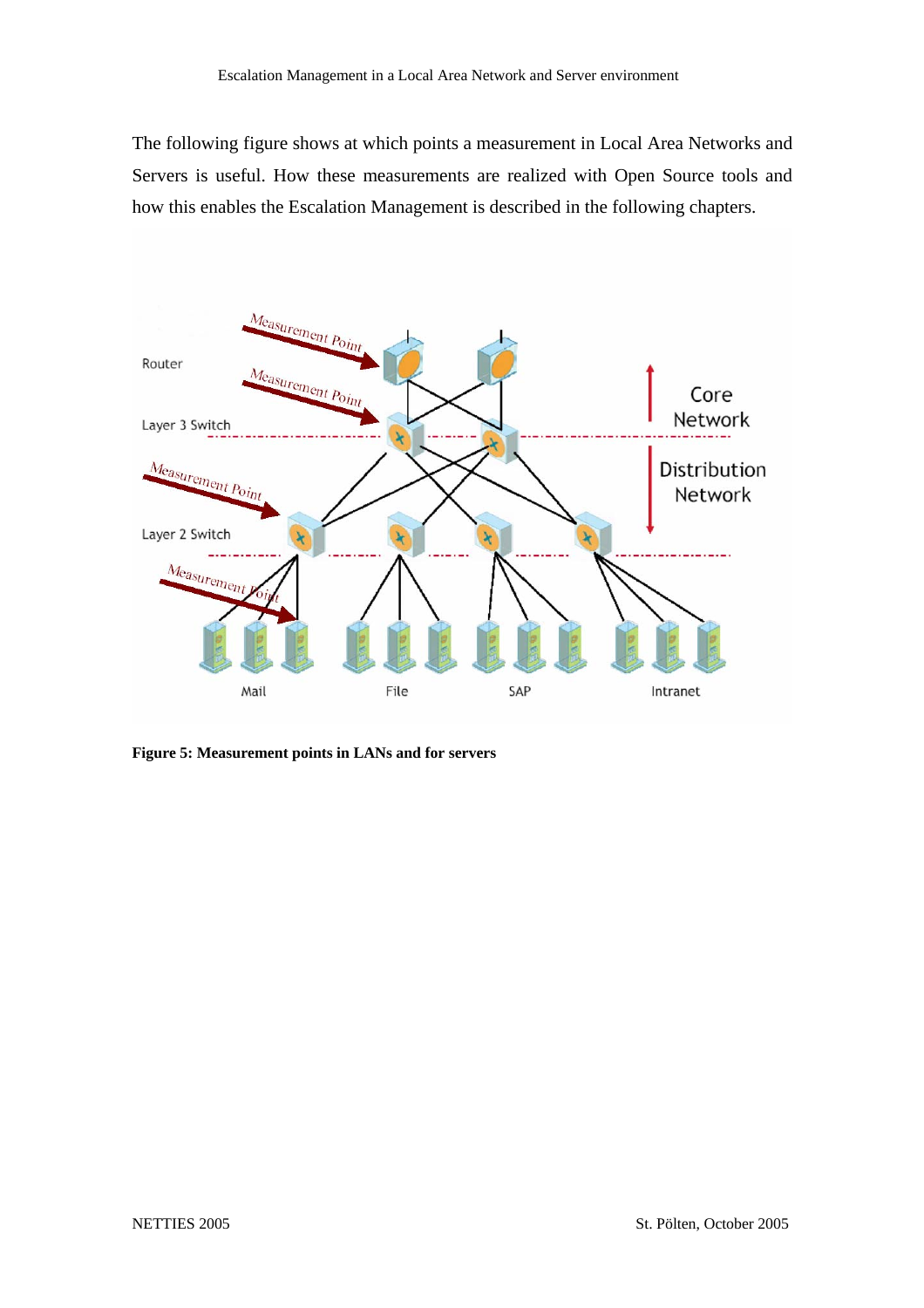# **3 Design of the Escalation Management Process**

# **3.1 Generic considerations**

The following scenario describes the generic IT problem-handling process:

A problem occurs which has a certain impact on the business (1). Then somehow the error is noticed (2) and communicated to one or more persons who fix the problem. At the same time this error is communicated to the employees affected by the outage (3) (4), so that they start the process for business contingency (5). After a certain time the problem is fixed and again the business employees must be informed (6) to stop the process for business contingency. If the problem is not fixed, supervisors must be informed to set further actions (7).

The following example illustrates IT operations without automated escalation processes:

On a Monday morning the Microsoft Exchange server has a CPU utilization of 95% due to a virus infection. The business impact is that 80% of all users can not read their emails (1). Because there is no monitoring tool, a user is the first to notice the outage, when he can not connect his Outlook client to the Exchange server (2). This user calls a friend in another department and asks him if he has the same problem. When the friend confirms, both call the Exchange server administrator. The administrator now starts to fix the Exchange server and both users tell their colleagues about the problem (3) (4) and that they should utilize the telephone instead of email for communication (5). If the problem is fixed (the administrator downloads the newest Anti-Virus patterns from the Internet and cleans the virus from the Exchange server) the users will be informed by the administrator that they can use Outlook again via groupvoice-mail functionality of the PBX (6).

If after a couple of hours the Exchange server administrator fails to clean the server of the virus and the problem still exists the users will ask their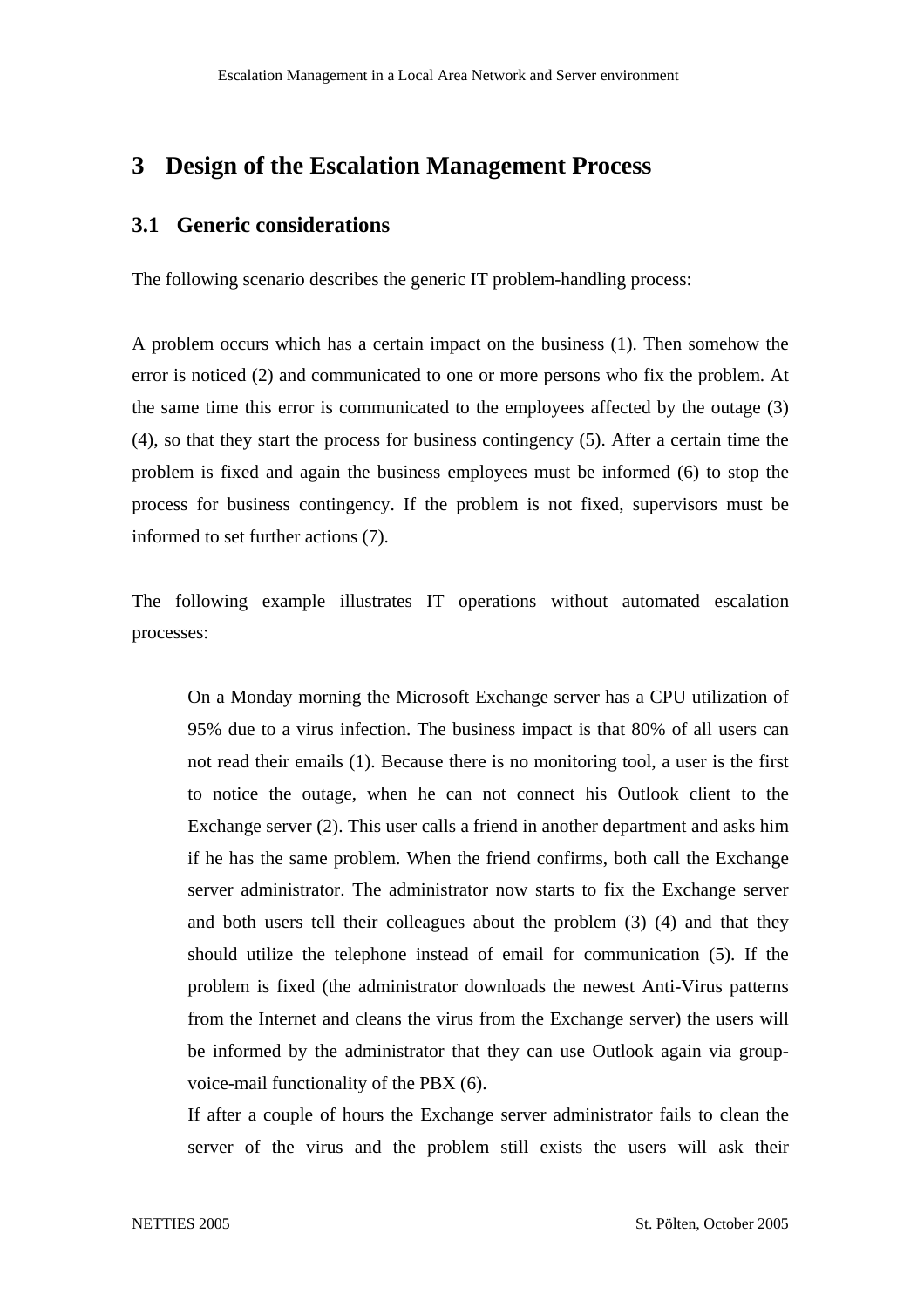supervisors and managers to call the CIO, who is the supervisor of the Exchange server administrator (7), and tell him very angrily that the problem must be fixed immediately. An embarrassing problem would be if the CIO was not informed about the Exchange server problem because he was in meetings all morning.

To automate the escalation process, the scenario should be analysed as followed and certain definitions must be made:

- 1. Problems must be grouped in *severity levels*, dependent on their business impact.
- 2. A system must *determine the outage* by comparing parameters with defined thresholds.
- 3. Groups of employees *stakeholders* –, who need the same information at the same time must be defined.
- 4. A *communication method* including the *format of the information* must be defined.
- 5. A *business contingency* process must be defined.
- 6. It must be defined who is to be informed at what time *Information Flow*.
- 7. *Escalation* in the hierarchy must be defined.

To describe severity levels, outages, stakeholders, information method, format and business contingency process and to feed all those definitions into an information flow chart, the following very simplified scenario is given:

The local area network consists of 3 physical networks (production network, office network and server network), attached to a layer 3 switch, which does the routing between those networks. This LAN supports both the IT in the production area and the IT in the office area.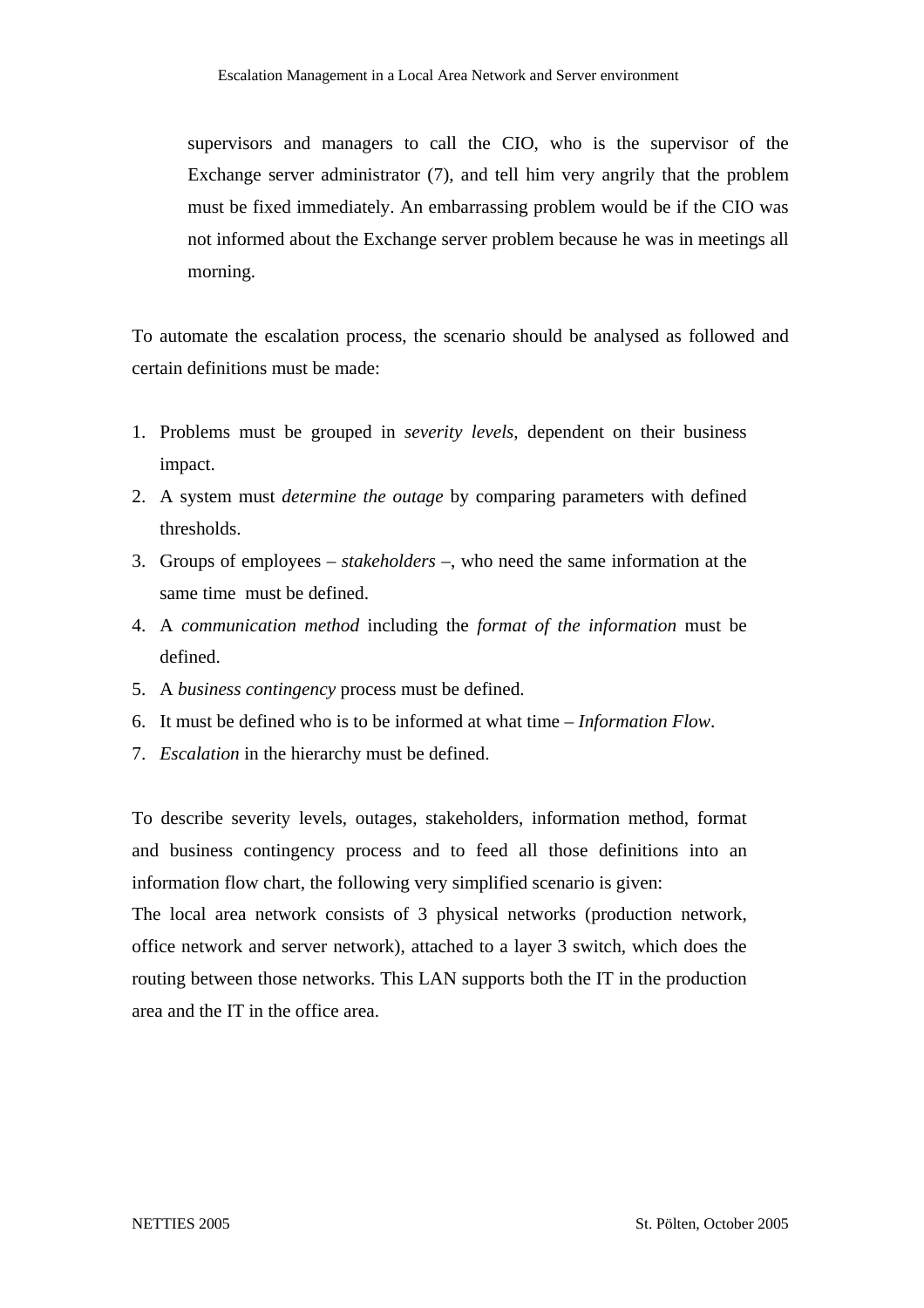

**Figure 6: Generic simplified LAN and server scenario**

# **3.2 Define Severities Levels**

The following severity levels define the impact an outage can have on the business:

### Severity 1 (RED)

The production system is down. One of the following must be true:

- The server of the production system can not be reached via *ping* or a critical service on this server is not running.
- The layer 3 switches of the whole network can not be be reached via *ping* or certain parameters on those switches (e.g. CPU load) exceed a certain prior defined threshold.
- The core switches of the production network or the server network can not be reached via *ping* or certain parameters on these switches (e.g. CPU load) exceed a certain prior defined threshold.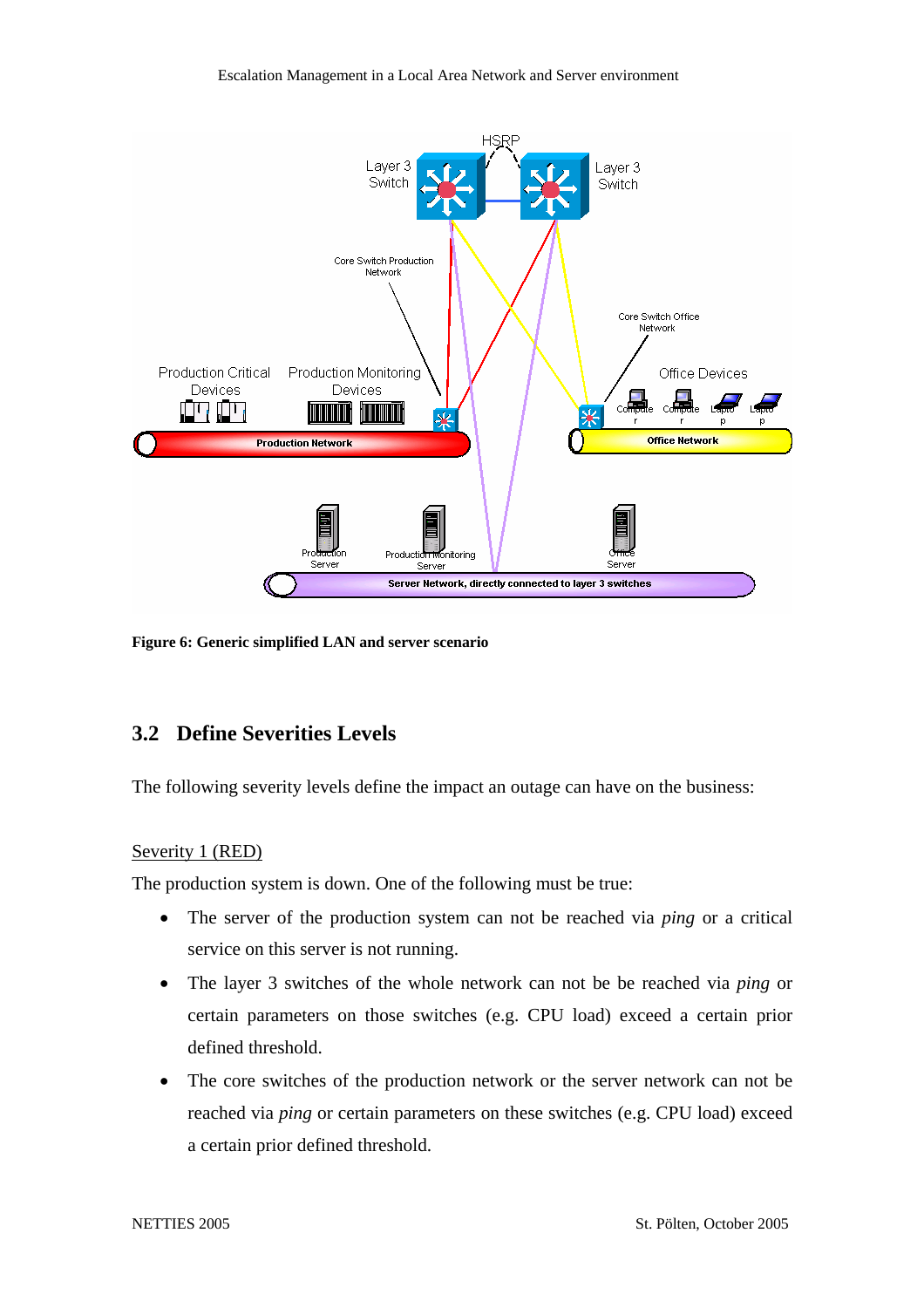• The access switches, where production critical devices are connected can not be reached via *ping* or certain parameters on those switches (e.g. CPU load) exceed a certain prior defined threshold.

### Severity 2 (ORANGE)

The production monitoring system is down. One of the following must be true:

- The server of the production monitoring system can not be reached via *ping* or a critical service on the production monitoring server is not running.
- The access switches where production monitoring devices are connected can not be reached via *ping* or certain parameters on those switches (e.g. CPU load) exceed a certain prior defined threshold.

Note that the outages of the layer 3 switches and the core switches of the production network are covered by severity 1 (RED).

### Severity 3 (YELLOW)

A business system (e.g. the Exchange Server) is down. One of the following must be true:

- The server of the office system can not be reached via *ping* or a critical service on the business server is not running.
- The core switches of the office network or the server network can not be reached via *ping* or certain parameters on those switches (e.g. CPU load) exceed a certain prior defined threshold.
- The access switches where office devices (PCs or Laptops) are connected can not be reached via *ping* or certain parameters on those switches (e.g. CPU load) exceed a certain prior defined threshold.

Note that the outages of the layer 3 switches are covered by severity 1 (RED).

# **3.3 Determine Outages**

Outages are automatically detected by using an electronic monitoring system. This system compares parameters with predefined thresholds and indicates when the value of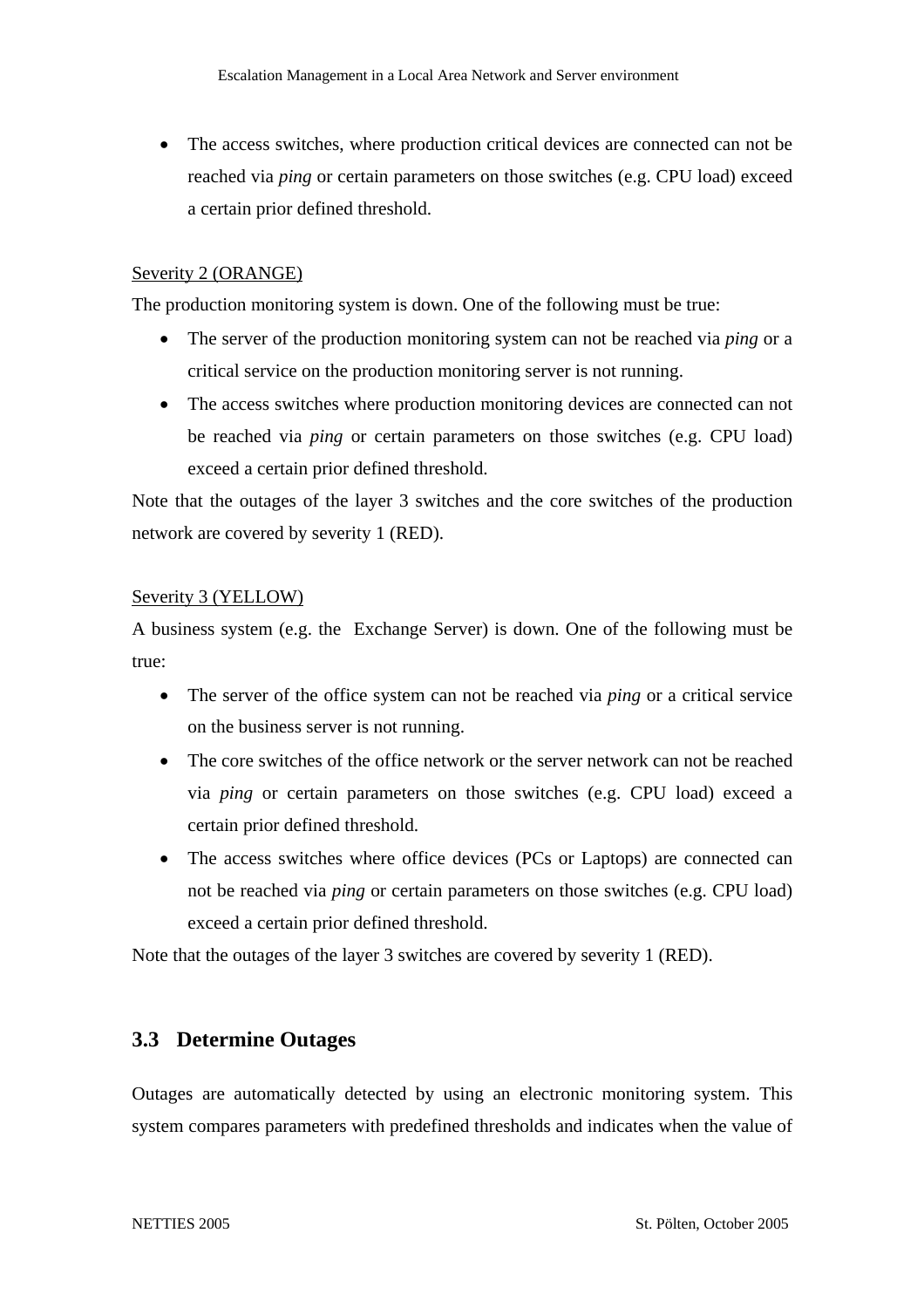the parameters exceeds the threshold. The chapter *Enabling the Escalation Management Process* describes this system in detail.

# **3.4 Define Stakeholders**

The following groups of employees are stakeholders:

- Supervisors of departments in the production area: Production Department Heads
- Supervisors of departments in the office area: Office Department Heads
- Responsible person to run IT operations for Local Area Network and servers (this may be outsourced to an IT service provider): Operations Manager
- Supervisor of the Operations Manager (this may be outsourced to an IT service provider): Service Manager
- Responsible System Owner of the Local Area Network and servers in the IT department: Infrastructure Manager
- Supervisors of the Infrastructure Manager: Chief Information Officer (CIO)
- Supervisors of the CIO: Chief Execution Officer (CEO)

# **3.5 Define Method and Format of Information**

Information must be delivered very fast and location independent. Both email and SMS on mobile phones should be utilized synchronously to enable fast information. The information flow described in chapter *Design Information Flow Including Escalation* is always done via email and SMS.

Part of the email and SMS is an URL, which links to a diagram in the Intranet. There the detailed impact on production or office is shown. However the description of all possible impacts overstrains this thesis.

All information delivered to the various stakeholders is logged together with a time stamp in the electronic monitoring system.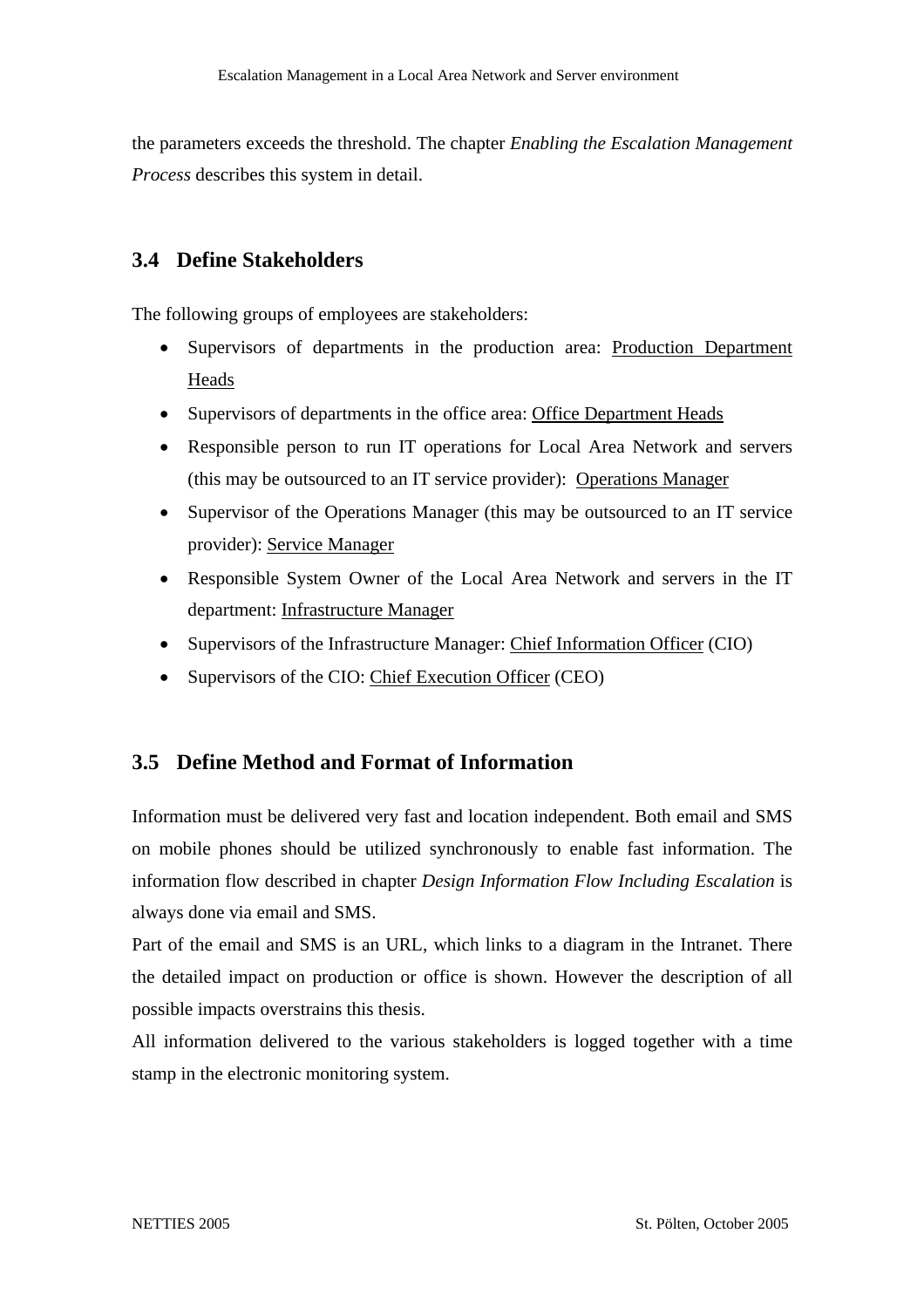# **3.6 Define Business Contingency Process**

The business contingency process depends heavily on the outage, e.g. for an outage of the production monitoring system a manual monitoring with additional headcounts might be possible. However the description of all possible contingency processes would overstrain this thesis.

# **3.7 Design Information Flow Including Escalation**

The following charts show the information flow depending on the severity levels:



### Severity 1 (RED)

**Figure 7: Flowchart for Severity 1 (RED)**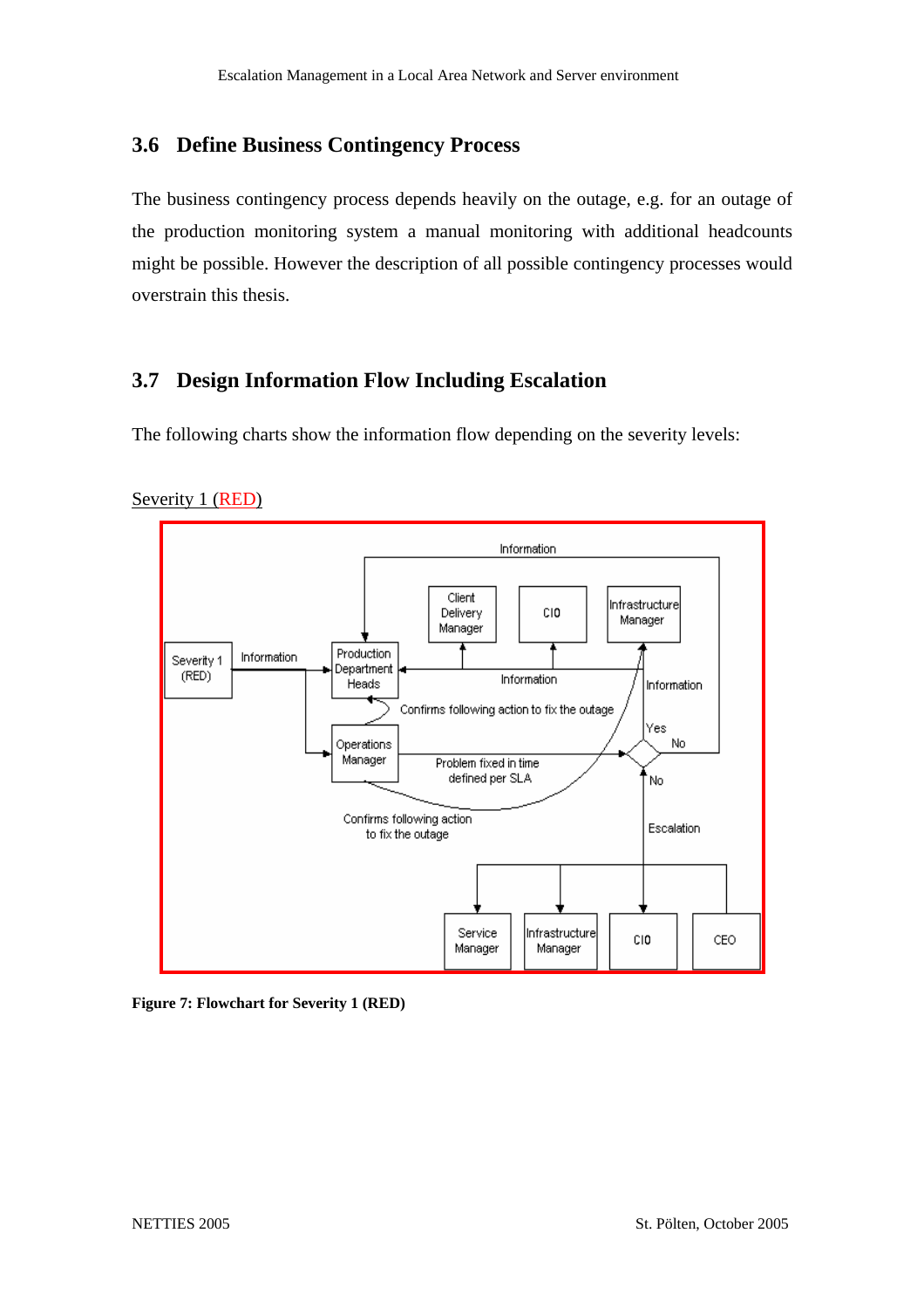### Severity 2 (ORANGE)



**Figure 8: Flowchart for Severity 2 (ORANGE)** 

#### Severity 3 (YELLOW)



**Figure 9: Flowchart for Severity 3 (YELLOW)**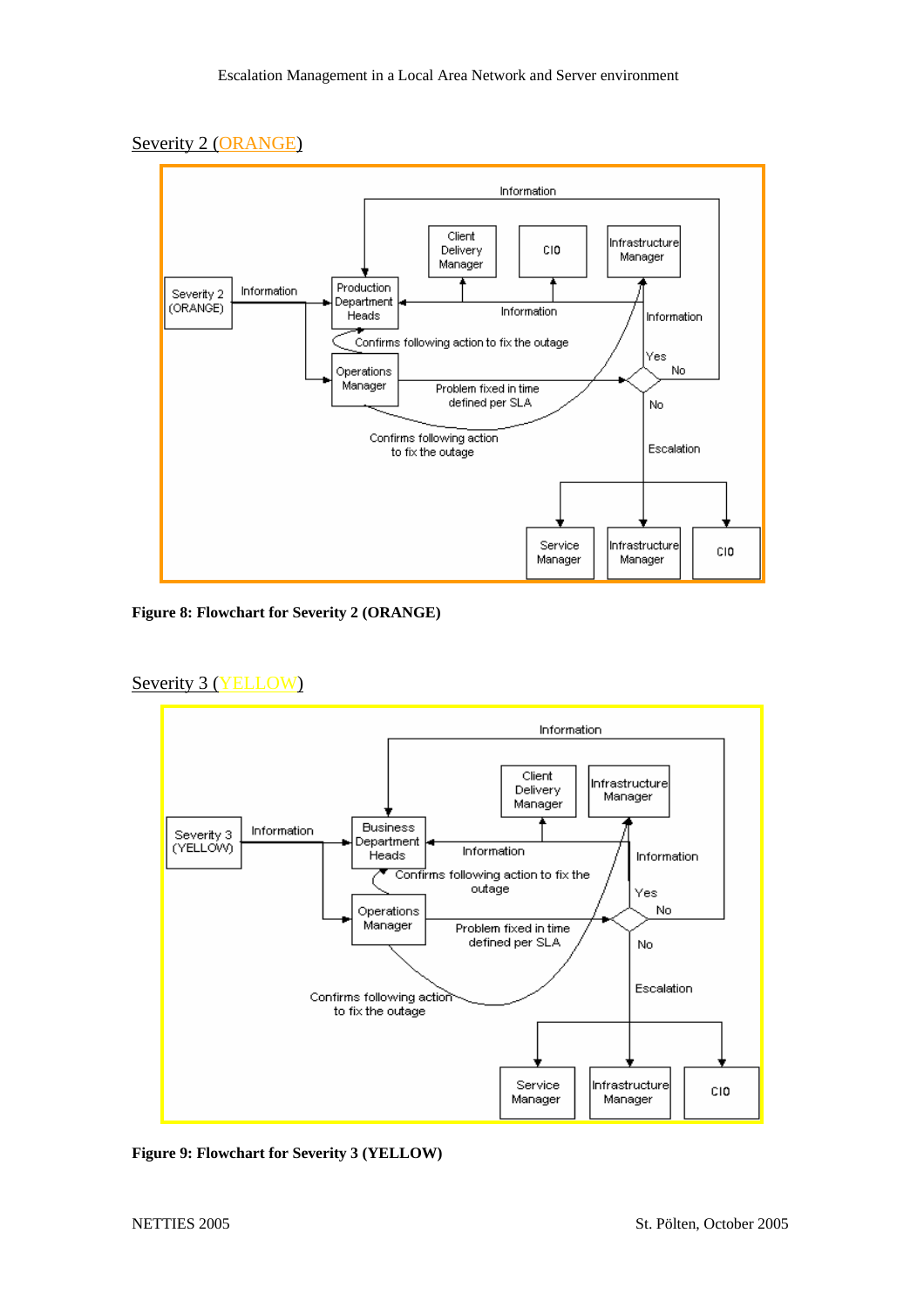# **4 Requirements for a supporting IT system**

To implement an IT system, which supports the above described escalation process first requirements need to be defined. Below those (high level) requirements are shown including the relationship between Business Requirements and User Requirements.



**Figure 10: System Requirements** 

Many tools on the market fulfil the above described requirements, however they all follow a three-tier standard architecture, outlined below. Some components (see figure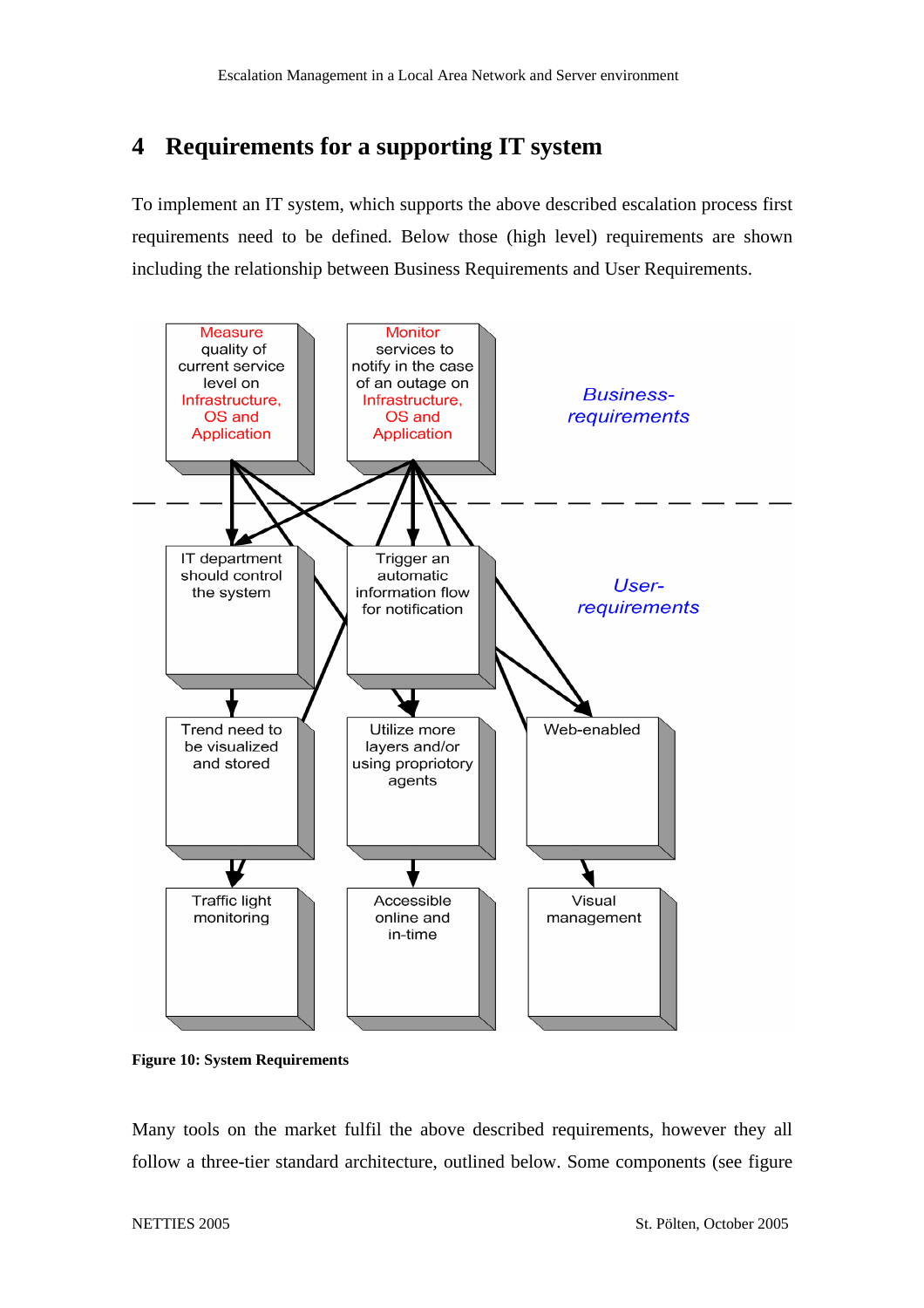below) have to be added to an e.g. standard architecture of a company, which operates from a headquarter two remote sites.



**Figure 11: Standard Architecture**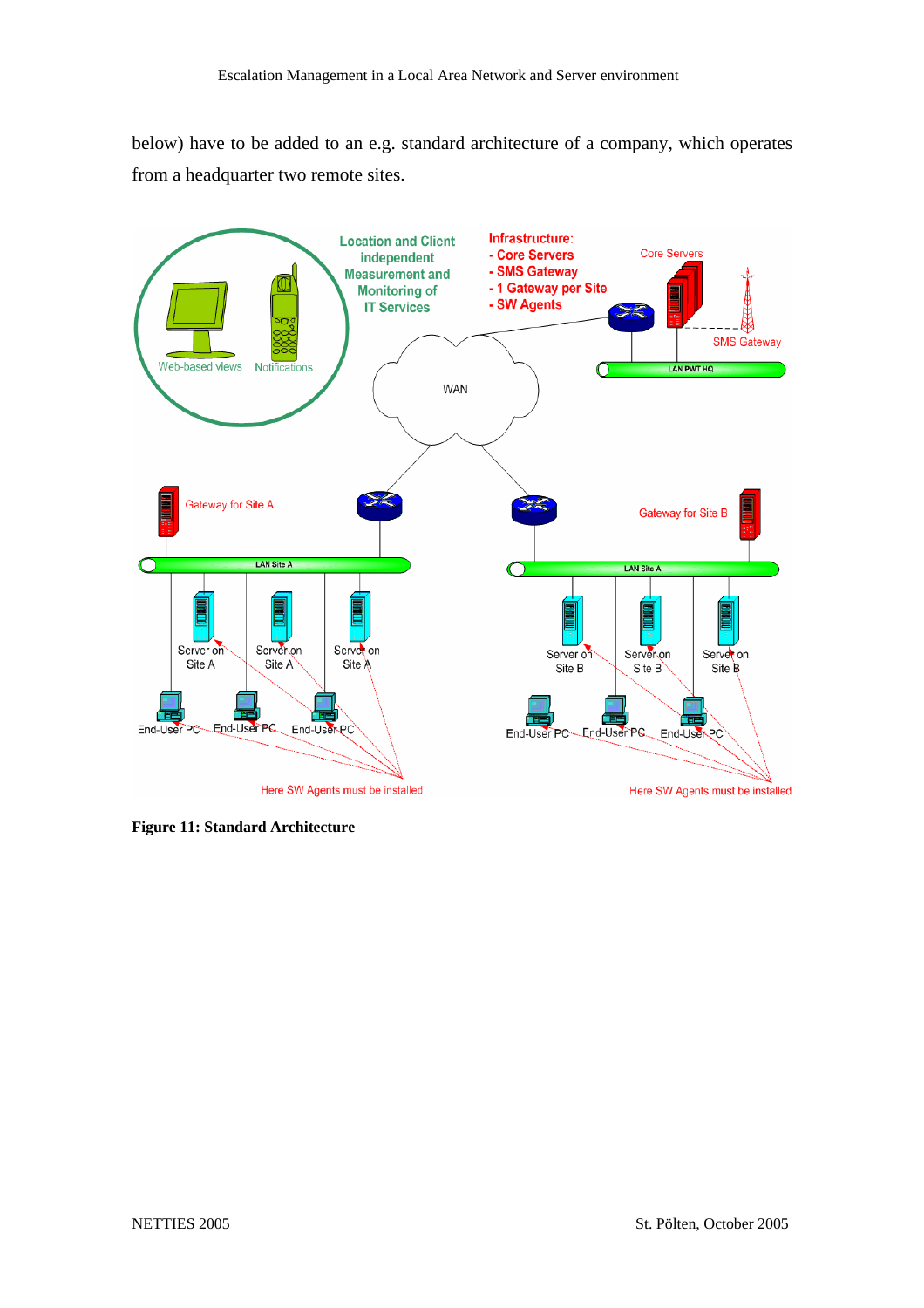# **5 Enabling the Escalation Management Process**

# **5.1 Generic Considerations for Local Area Networks**

For enabling the business process described in chapter *Design of the Escalation Management Process* a short description on which levels network management is possible is given. Network management can be described by applying the layer model by ITU-T (International Telecommunications Union<sup>24</sup>). Here the business management layer, which is the interface to the applications which need the network, is based on the following sub-layers:

- Service Management Layer
- Network Management Layer
- Element Management Layer.



**Figure 12: Management model for local area networks by ITU-T** 

In the basic network layer (*Element Management Layer*) the configuration and administration for the active components of the network is done. For controlling and monitoring the connections inside the network the *Network Management Layer* is used and for a good and comprehensive overview of the network status the *Service Management Layer* is utilized.

For all those different layers it is necessary to install IT tools. For detailed monitoring of the devices (*Element Management Layer*) the special monitoring tool from the vendor

<sup>24</sup> http://www.itu.int/home/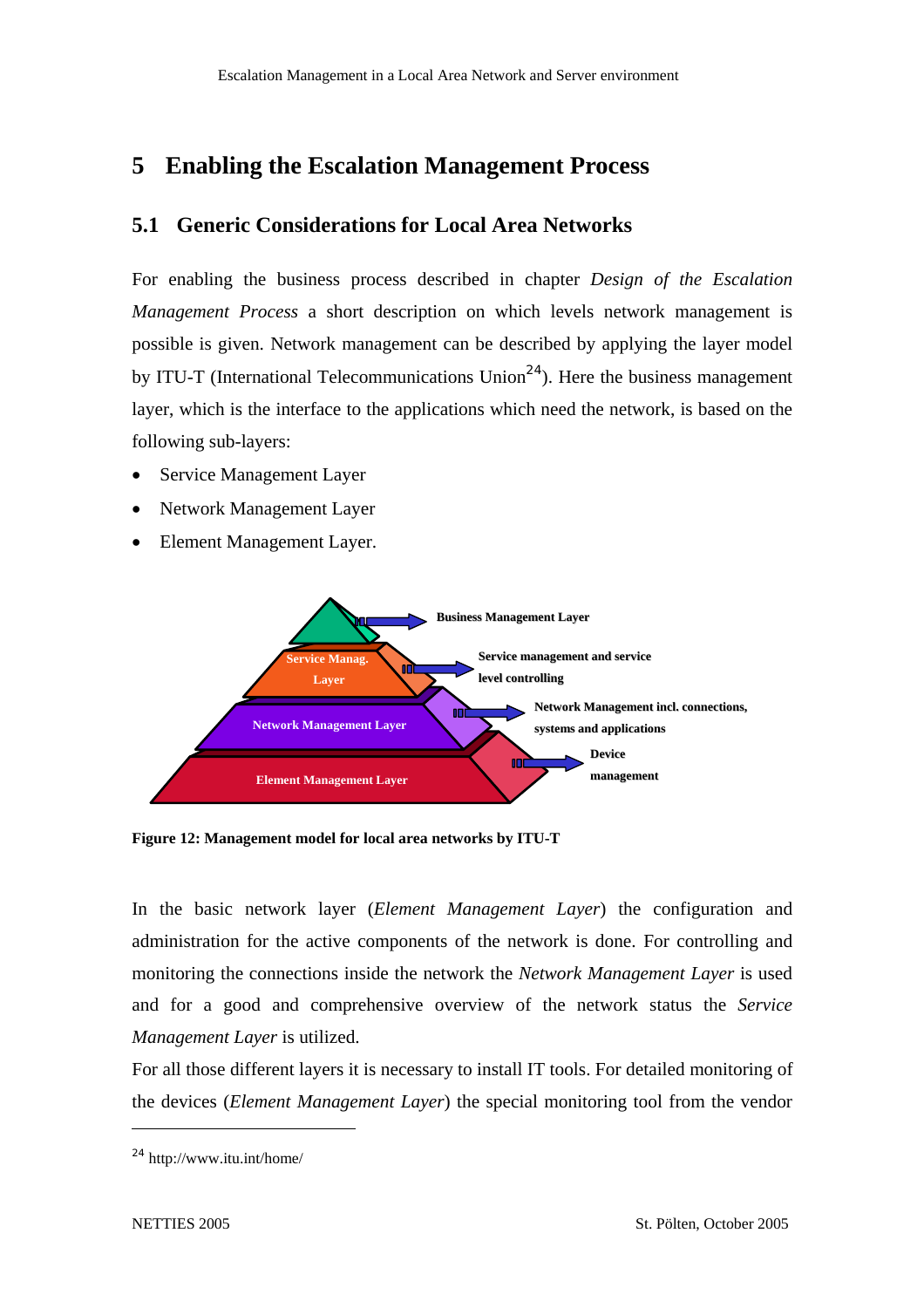of the components must be installed, e.g. Cisco Works<sup>25</sup> for Cisco network components $^{26}$ .

For the *Network Management Layer* tools which describe trends in time-series are used. Those tools help network managers visualize and understand the traffic on their networks (e.g. Cricket<sup>27</sup>).

To enable the escalation management the *Service Management Layer* can be utilized. The Open Source tool Nagios is able to notify both the management and the technical operations team early enough to set further actions. A service level agreement (SLA) can be defined because the two vital elements can be realized with Nagios<sup>28</sup>:

- Measurement of the current service level
- Defining thresholds

This thesis describes how to utilize Nagios for enabling the escalation management described in chapter *Design of the Escalation Management Process* regarding Local Area Networks (LAN) and servers.

# **5.2 Generic Considerations for Servers**

Besides the LAN, servers are also critical for enabling electronic business processes. For monitoring servers let's assume that the network protocol is TCP/IP. The TCP/IP suite of protocols provides a set of standards for how computers communicate and how networks are interconnected. The TCP/IP suite of protocols maps to a four-layer conceptual model: network interface, Internet, transport, and application.

#### Network Interface Layer

At the base of the model is the network interface layer. This layer puts frames on the wire and pulls frames off the wire.

<sup>25</sup> http://www.cisco.com/en/US/products/sw/cscowork/index.html

<sup>&</sup>lt;sup>26</sup> http://www.cisco.com/en/US/netsol/index.html

<sup>27</sup>http://cricket.sourceforge.net/

 $^{28}$  http://www.nagios.org/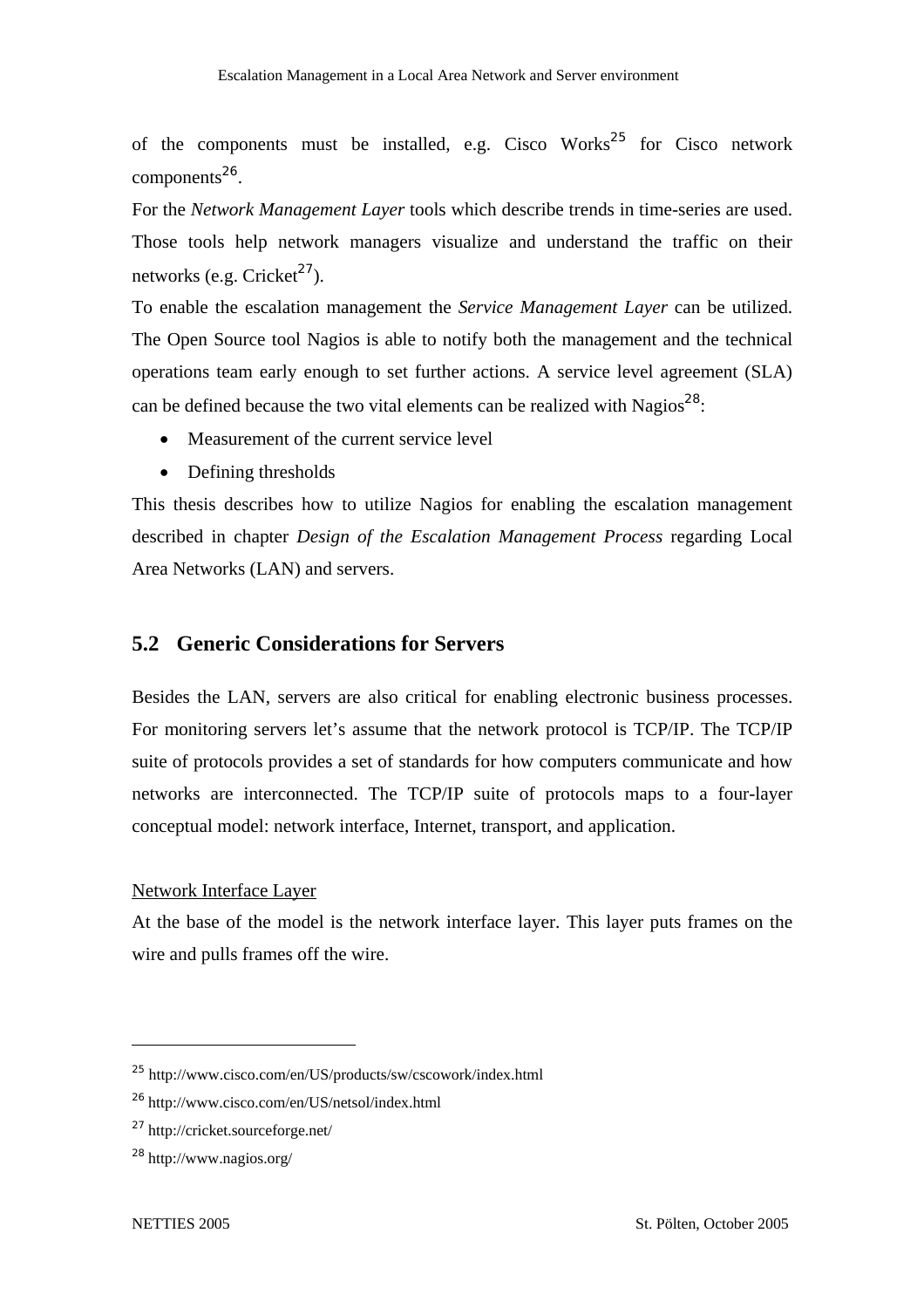### Internet Layer

Internet layer protocols encapsulate packets in Internet datagrams and run all the necessary routing algorithms.

### Transport Layer

Transport layer protocols provide communication sessions between computers. The desired method of data delivery determines the transport protocol.

### Application Layer

At the top of the model is the application layer, in which applications gain access to the network. There are many standard TCP/IP utilities and services in the application layer, such as FTP, Telnet, Simple Network Management Protocol (SNMP), DNS, and so on.



**Figure 13: TCP/IP suite of protocols** 

For monitoring a server one needs to know on which layer the server should be "tested". Only to check if the server is alive can be realized by a simple *ping* command, which is located in the Internet layer. But to really know if the server provides the service it should be the service itself that is investigated, e.g. a *NetBIOS* service on a Windows file server. The following table shows the main services in a typical business environment, running Lotus Notes as groupware.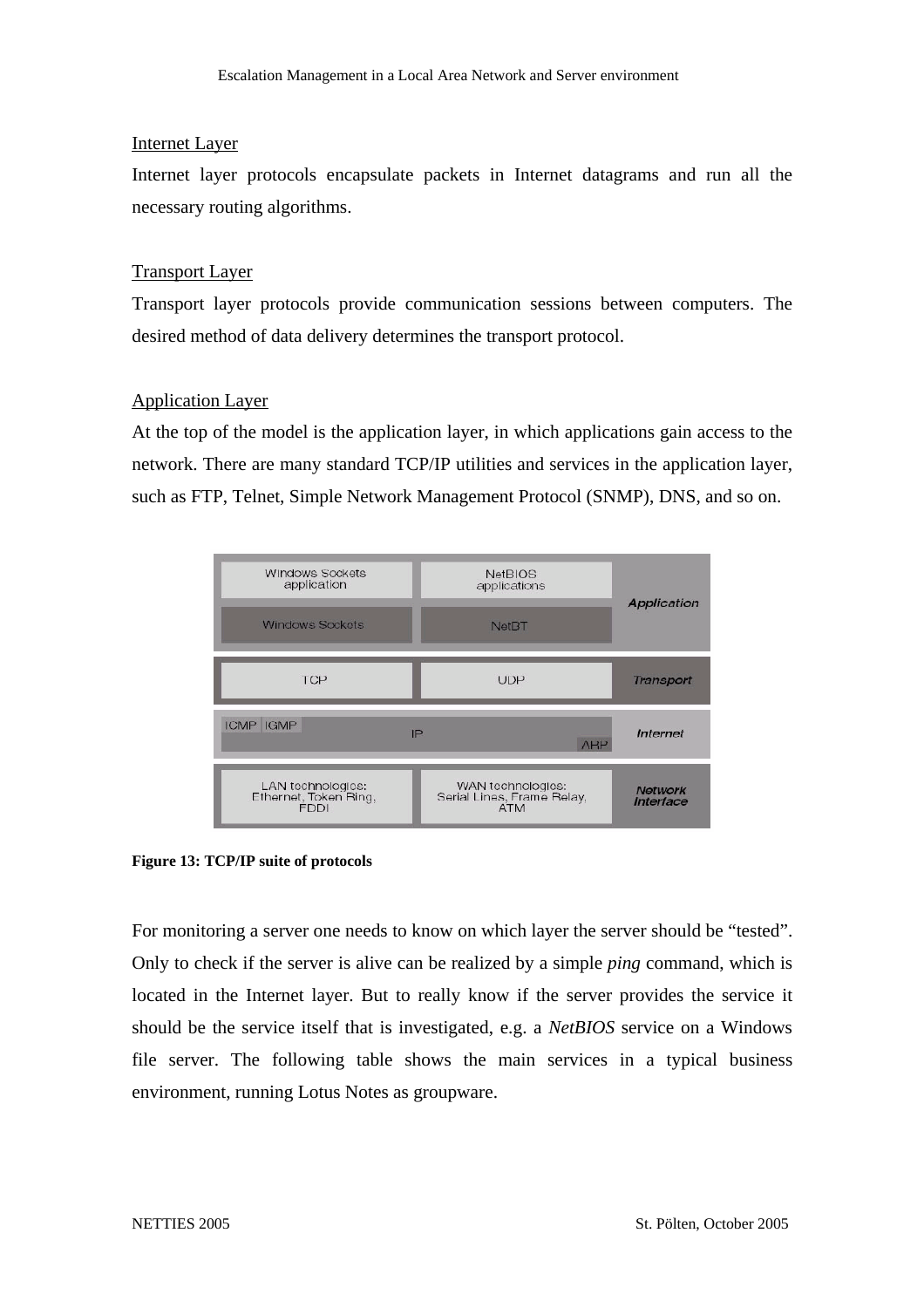| <b>Application</b>             | <b>Service</b>         |
|--------------------------------|------------------------|
| Windows, Domain Contr.         | Netlogon               |
| <b>DHCP</b>                    | <b>DHCPServer</b>      |
| <b>DNS</b>                     | <b>DNSServer</b>       |
| Windows various                | <b>NetBIOS</b>         |
| <b>Windows Terminal Server</b> | TermService            |
| Windows Cluster Node           | ClusSvc                |
| <b>Windows Print Server</b>    | Spooler                |
| Microsoft SQL                  | <b>MSSQLServer</b>     |
| <b>Lotus Notes</b>             | notesdata              |
| <b>Oracle Database</b>         | <b>OracleServiceOW</b> |
| Generic                        | cpuload                |
| Generic                        | useddiskspace          |
| Generic                        | memoryusage            |
| WebSite                        | W3SVC                  |
| <b>FTP</b>                     | <b>MSFTPSVC</b>        |

**Figure 14: Main services in a typical business environment** 

If one of those services exceeds a defined threshold Nagios can send notifications. Together with the LAN notifications the set of parameters is complete to give the technical operations team the right information early enough to set further actions.

### **5.3 Introduction to Nagios**

Nagios is a host and service monitor designed to inform of IT problems (network and/or servers) before end-users or managers do. The monitoring services runs periodical checks on hosts and specified services and return status information to Nagios. When problems are encountered, Nagios can send notifications out to administrative contacts in a variety of different ways (email, instant message, SMS, etc.). Current status information, historical logs, and reports can all be accessed via a web browser.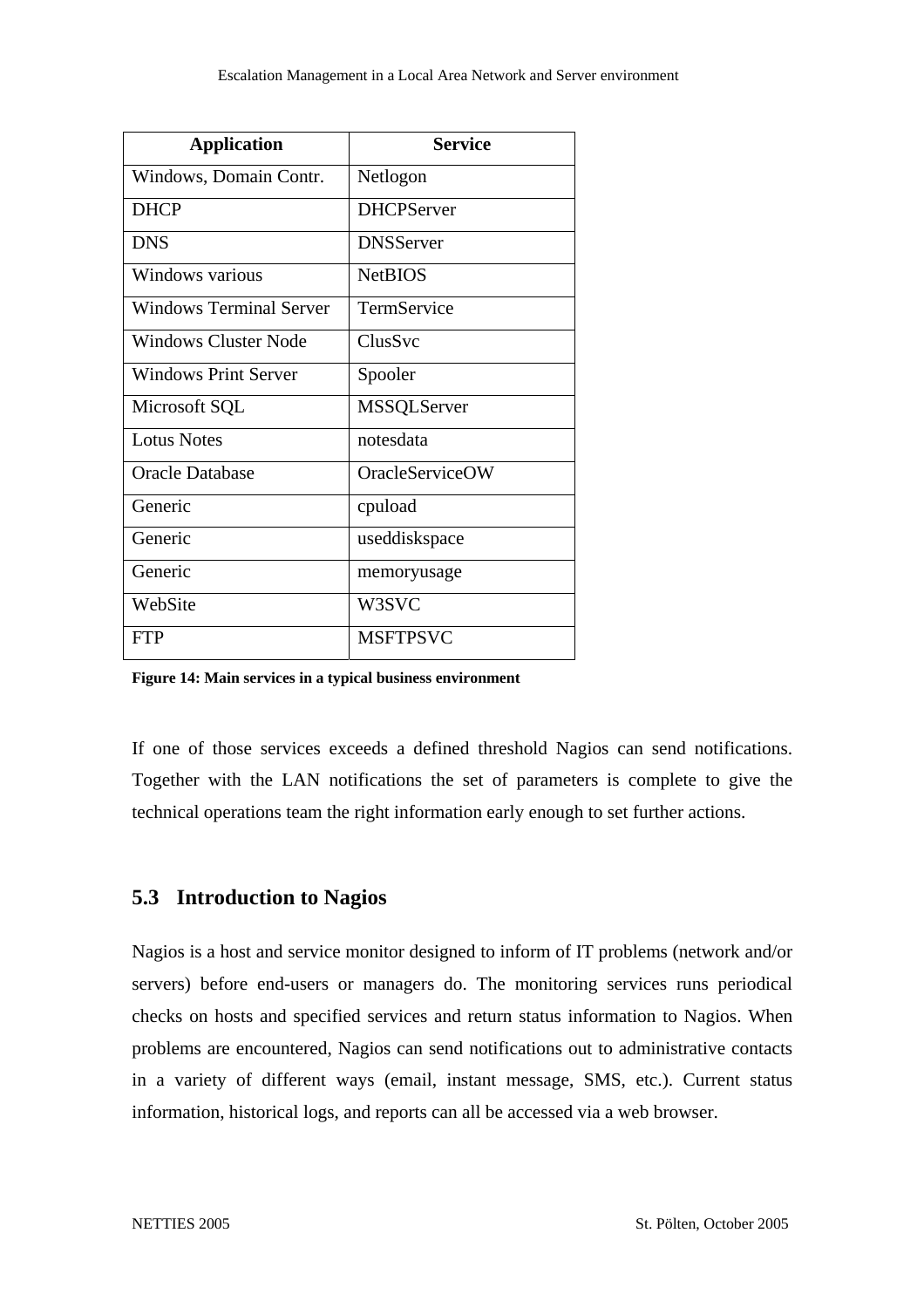The most important features of Nagios are:

- Monitoring of network services e.g.,
	- o SMTP
	- o POP3
	- o HTTP
- Monitoring of host resources e.g.,
	- o Processor load
	- o Disk and memory usage
- Monitoring of environmental factors such as temperature
- Ability to define network host hierarchy, allowing detection of and distinction between hosts that are down and those that are unreachable
- Conduct notifications when service or host problems occur and get resolved via
	- o Email
	- o SMS
	- o Other notification methodology
- Ability to define event handlers to be run during service or host events for proactive problem resolution
- Support for implementing redundant and distributed monitoring servers
- Scheduled downtime for suppressing host and service notifications during periods of planned outages
- Web interface with simple authorization scheme

Nagios is licensed under the terms of the GNU General Public License<sup>29</sup> Version 2 as published by the Free Software Foundation<sup>30</sup>

<sup>29</sup> http://www.gnu.org/copyleft/gpl.html

<sup>30</sup> http://www.fsf.org/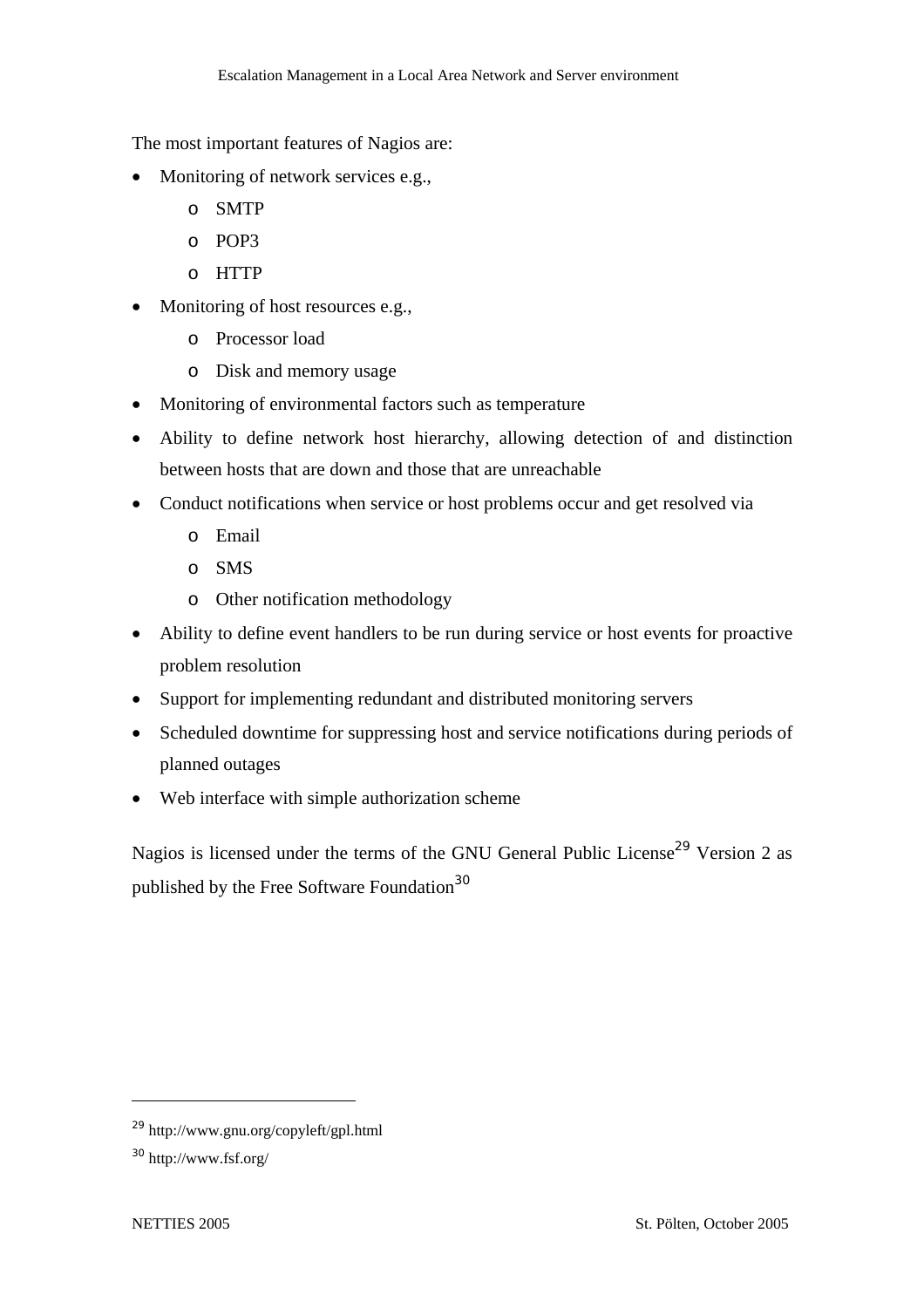

The following screenshots give a feel for the performance:

**Figure 15: Architectural overview of devices including their status** 

The figure above shows an overview of all devices and how they are connected to the Nagios server and to each other. Besides preconfigured views there is the possibility to customize the layout, so that one can get the same network-architecture picture one is used to. Besides this overview many other views exist. One gives you detailed information regarding each monitored host:

|                                                                                                                             |                                                                       |                                            |                     |                                                                                                             | <b>Host Status Totals</b>            |                      | <b>Service Status Totals</b>                            |
|-----------------------------------------------------------------------------------------------------------------------------|-----------------------------------------------------------------------|--------------------------------------------|---------------------|-------------------------------------------------------------------------------------------------------------|--------------------------------------|----------------------|---------------------------------------------------------|
| <b>Nagios</b>                                                                                                               | <b>Current Network Status</b>                                         | Last Updated: Sun Jul 15 14:06:09 CDT 2001 |                     |                                                                                                             | Unreachable<br><b>Down</b>           | Pending              | <b>Unknown</b><br><b>Critical</b><br>Pending<br>Varning |
| General                                                                                                                     | Updated every 75 seconds<br>Naglos <sup>TM</sup> - www.naglos.org     |                                            |                     |                                                                                                             |                                      | $\Omega$             | -<br>$\Omega$<br>4d<br>18                               |
| $•H$ me                                                                                                                     | Logged in as guest                                                    |                                            |                     |                                                                                                             |                                      |                      |                                                         |
| <b>Documentation</b>                                                                                                        | Monitoring process is running<br>Notifications cannot be sent out!    |                                            |                     |                                                                                                             | <b>All Problems</b>                  | <b>All Types</b>     | <b>All Types</b><br><b>All Problems</b>                 |
| <b>Monitoring</b>                                                                                                           | Service checks are being executed                                     |                                            |                     |                                                                                                             |                                      | 35                   | 137<br>16                                               |
| <b>C</b> Tactical Overview<br><b>Status Detail</b><br><b>Status Overview</b><br><b>Status Summary</b><br><b>Status Grid</b> | View History For all hosts<br><b>View Notifications For All Hosts</b> |                                            |                     |                                                                                                             | <b>Service Details For All Hosts</b> |                      |                                                         |
| Status Map<br><b>83.D Status Map</b>                                                                                        |                                                                       |                                            |                     |                                                                                                             |                                      |                      |                                                         |
| Service Problems                                                                                                            | Host <sup>1</sup>                                                     | Service $\mathbin{\uparrow}$               | Status <sup>7</sup> | $\mathsf{Last}$ Check $\mathsf{\mathcal{\mathsf{\mathsf{\mathsf{\mathsf{\mathsf{\mathsf{\mathsf{C}}}}}}}}}$ | <b>Duration</b>                      | Attempt <sup>1</sup> | <b>Service Information</b>                              |
| <b>Network Outages</b>                                                                                                      | <b>HB</b><br>apps98                                                   | PING                                       | OK                  | 07-15-2001 14:04:09                                                                                         | 4d 4h 7m 13s                         | 1/3                  | PING ok - Packet loss = 0%. RTA = 0.60 ms               |
| • Trends<br><b>Availability</b>                                                                                             |                                                                       |                                            |                     |                                                                                                             |                                      |                      |                                                         |
| <b>Alert History</b>                                                                                                        | ogus-router                                                           | PING                                       | CRITICAL            | 07-15-2001 14:04:39                                                                                         | 4d 3h 40m 13s                        | 1/3                  | CRITICAL - Plugin timed out after 10 seconds            |
| <b>C</b> Notifications                                                                                                      | boqus1                                                                | Something                                  | CRITICAL            | 07-15-2001 14:00:38                                                                                         | 4d 4h 1m 46s                         | 1/3                  | (Service Check Timed Out)                               |
| <sup>®</sup> Log File                                                                                                       |                                                                       | <b>PING</b>                                | CRITICAL            | 07-15-2001 14:02:35                                                                                         | 4d 4h 1m 45s                         | 1/3                  | CRITICAL - Plugin timed out after 10 seconds            |
| <sup>●</sup> Comments                                                                                                       |                                                                       | <b>PING</b>                                | CRITICAL            | 07-15-2001 14:04:09                                                                                         | 4d 3h 47m 23s                        | 1/3                  | CRITICAL - Plugin timed out after 10 seconds            |
| · Downtime                                                                                                                  | bogus2                                                                | Something                                  | CRITICAL            | 07-15-2001 14:04:39                                                                                         | 4d 3h 45m 22s                        | 1/3                  | (Service Check Timed Out)                               |
| · Process Info<br><b>Performance Info</b>                                                                                   |                                                                       |                                            |                     |                                                                                                             |                                      |                      |                                                         |
| <b>Configuration</b>                                                                                                        | bogus3                                                                | PING                                       | CRITICAL            | 07-15-2001 14:05:38                                                                                         | 4d 3h 45m 3s                         | 1/3                  | CRITICAL - Plugin timed out after 10 seconds            |
|                                                                                                                             |                                                                       | Something                                  | CRITICAL            | 07-15-2001 14:02:36                                                                                         | 4d 3h 33m 31s                        | 1/3                  | (Service Check Timed Out)                               |
| <b>Config</b>                                                                                                               | <b>Paugo</b>                                                          | <b>PING</b>                                | CRITICAL            | 07-15-2001 14:04:09                                                                                         | 4d 3h 46m 31s                        | 1/3                  | CRITICAL - Plugin timed out after 10 seconds            |
|                                                                                                                             |                                                                       | Something                                  | CRITICAL            | 07-15-2001 14:04:39                                                                                         | 4d 3h 45m 22s                        | 1/3                  | (Service Check Timed Out)                               |
|                                                                                                                             |                                                                       | PING                                       | CRITICAL            | 07-15-2001 14:05:43                                                                                         | 4d 3h 44m 3s                         | 1/3                  | CRITICAL - Plugin timed out after 10 seconds            |
|                                                                                                                             | bogus5                                                                | Something                                  | CRITICAL            | 07-15-2001 14:02:36                                                                                         | 4d 3h 33m 21s                        | 1/3                  | (Service Check Timed Out)                               |
|                                                                                                                             |                                                                       |                                            |                     |                                                                                                             |                                      |                      |                                                         |
|                                                                                                                             | <b>linux1</b>                                                         | <b>Log Anomalies</b>                       | <b>PENDING</b>      | <b>N/A</b>                                                                                                  | 4d 3h 38m 2s+                        | O/1                  | Service check is not scheduled for execution            |
|                                                                                                                             |                                                                       | <b>TCP Wrappers</b>                        | <b>PENDING</b>      | <b>N/A</b>                                                                                                  | 4d 3h 38m 2s+                        | Q/1                  | Service check is not scheduled for execution            |
|                                                                                                                             |                                                                       | <b>Security Alerts</b>                     | PENDING             | <b>N/A</b>                                                                                                  | 4d 3h 38m 2s+                        | O/1<br>1/3           | Service check is not scheduled for execution            |
|                                                                                                                             |                                                                       | <b>PING</b>                                | <b>OK</b>           | 07-15-2001 14:02:35                                                                                         | 4d 4h 6m 14s                         |                      | PING ok - Packet loss = 0%, RTA = 0.50 ms               |
|                                                                                                                             | linux2                                                                | <b>PING</b>                                | OK.                 | 07-15-2001 14:04:01                                                                                         | 4d 3h 47m 34s                        | 1/3                  | PING ok - Packet loss = 0%. RTA = 0.00 ms               |
|                                                                                                                             |                                                                       | <b>Security Alerts</b>                     | PENDING             | <b>N/A</b>                                                                                                  | 4d 3h 38m 2s+                        | O/1                  | Service check is not scheduled for execution            |
|                                                                                                                             |                                                                       | <b>TCP Wrappers</b>                        | <b>PENDING</b>      | N/A                                                                                                         | 4d 3h 38m 2s+                        | O/1                  | Service check is not scheduled for execution            |

**Figure 16: Detailed view of all monitored hosts**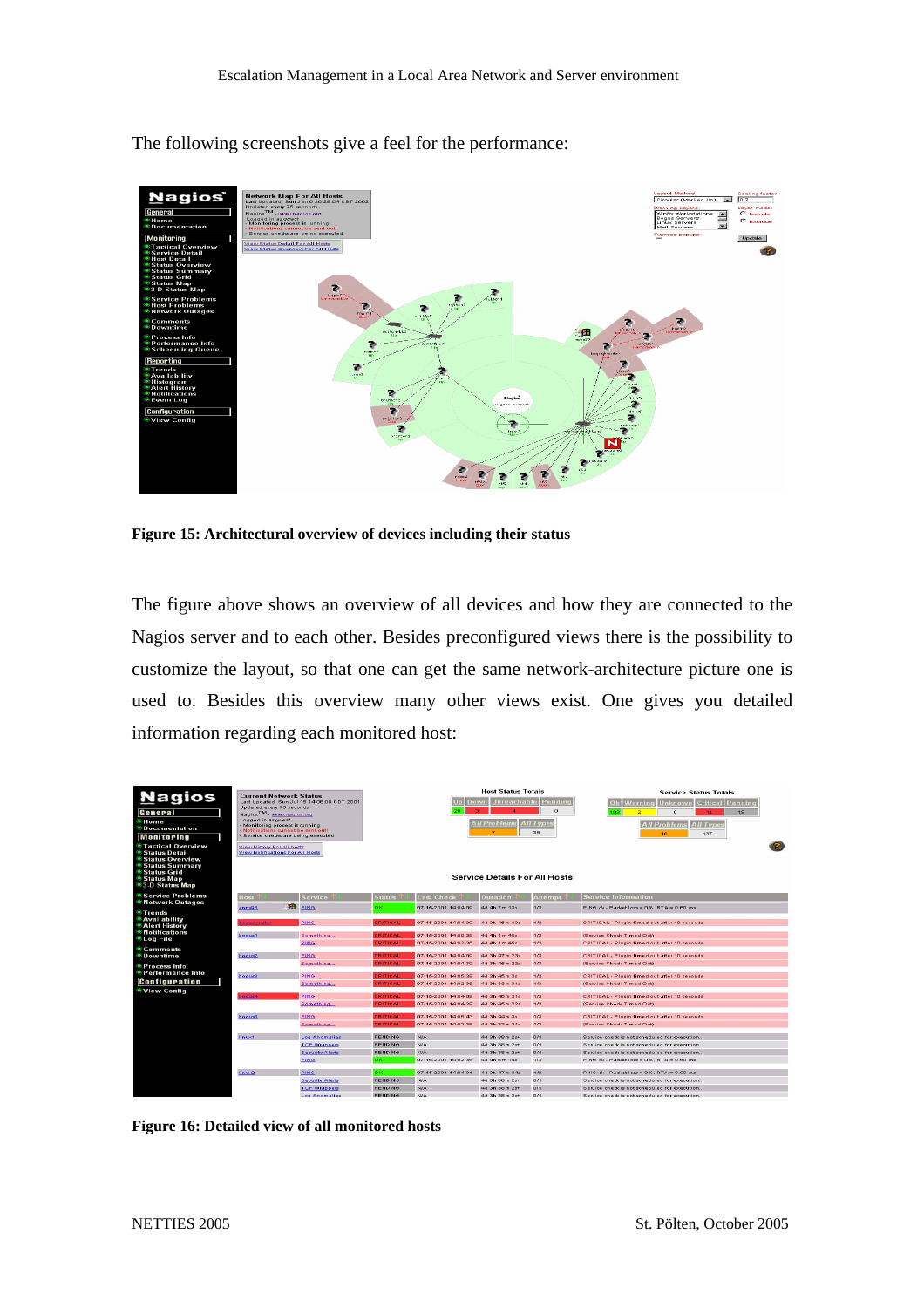To get a feel how Nagios is working one can access the online demo<sup>31</sup> or download and install the software<sup>32</sup>. Articles regarding Nagios can be found in many magazines<sup>33</sup>.

# **5.4 Definition and Quantifying the Parameters**

For the implementation of Nagios for LAN and servers, parameters have to be defined, measured and compared with certain thresholds. A set of parameters always describes a Monitoring Quality, e.g. the status (up or down) of a certain switch. The specific parameters and thresholds for LAN and servers are discussed in the following chapters. Generic consideration for all parameters are described here:

For a certain Monitoring Quality Nagios has two threshold types:

- Warning
- Critical

If a certain parameter exceeds one of those threshold types a

• Soft State Alarm

occurs and is logged by Nagios. After *n* Soft State Alarms in sequence a

• Hard Alarm

is set, which leads to a notification via email and/or SMS. Of course also Hard Alarms are logged by Nagios.

For a certain Monitoring Quality the following table describes all information required by Nagios:

|          | Monitoring Quality (n)   Measured Param. 1 [unit] | Measured Param. 2 [unit] |
|----------|---------------------------------------------------|--------------------------|
| Warning  | Value 1                                           | Value 3                  |
| Critical | Value 2                                           | Value 4                  |

#### **Figure 17: Monitoring Quality in Nagios**

<sup>31</sup> http://www.nagios.org/demo.php

<sup>32</sup> http://www.nagios.org/download/

<sup>33</sup> http://www.nagios.org/propaganda.php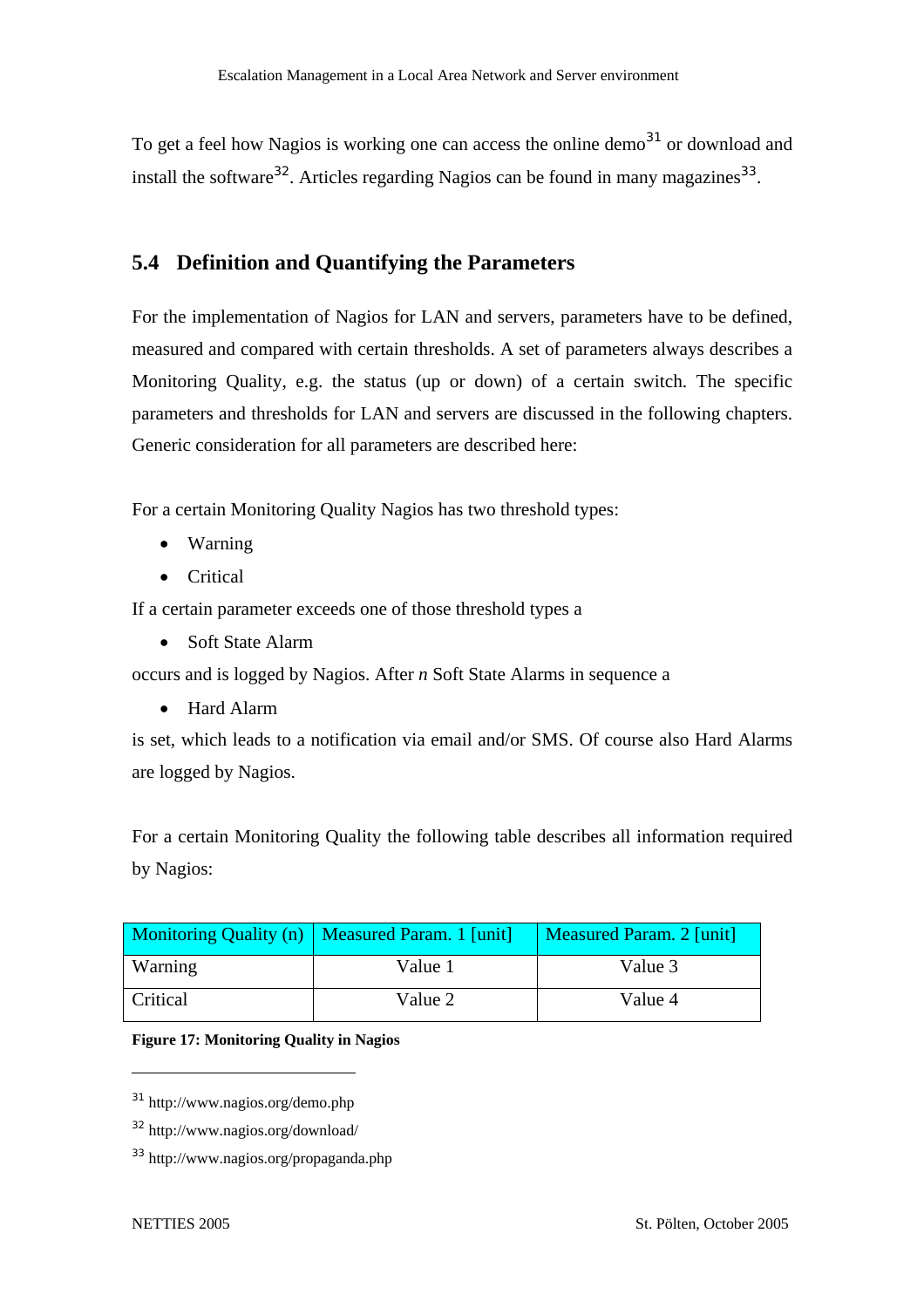### **5.4.1 Generic: The Ping Command**

There is one Monitoring Quality which is useful for both LAN components and servers. As already mentioned in chapter *Generic Considerations for Servers* the *ping* command can be used to check on the Internet layer if a server is alive. The same mechanism can be utilized to check if active components of the LAN are alive.

Of course switches do not need an IP address to act as switches, but in today's networks nearly all switches have an IP address for managing reasons. Routers - by definition have IP addresses.

In summary the *ping* command can be used to check all active components (switches, routers) and servers.

For the Monitoring Quality *PING* the following parameters and thresholds are useful:

| Ping $(n=3)$ | <b>Round Trip Time [msec]</b> | <b>Packet Loss</b> [%] |
|--------------|-------------------------------|------------------------|
| Warning      | 100                           |                        |
| Critical     | 500                           | bU                     |

**Figure 18: Monitoring Quality Ping** 

The parameters are described below:

### Round Trip Time:

The time interval between the moment a probe is sent and the moment a response is received.

### Packet Loss:

Lost IP packets, where the TTL (Time to Life) counter is zero or the number of hopcounts is bigger than 30. This parameter is useful only in large networks.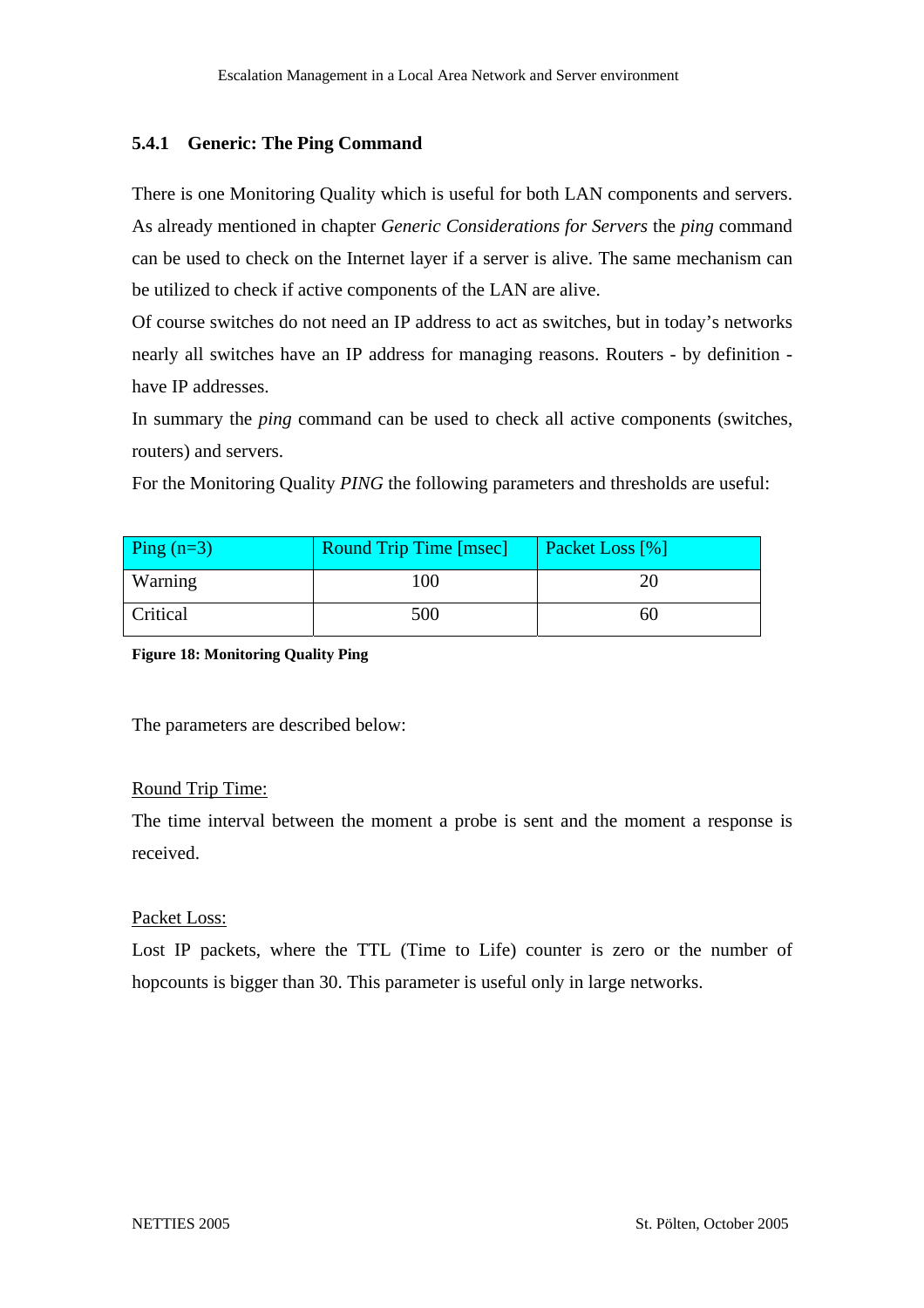### **5.4.2 Local Area Network**

To get information from the active components (switches, routers) Nagios uses values read via SNMP messages from the built-in MIB<sup>34</sup>-tree. The MIB is a database which defines the information monitored by Nagios via SNMP.

The following Monitoring Qualities are useful for LANs and should be measured per each port on a switch:

| Collisions $(n=3)$ | Value/time $[n/sec in %]$ |
|--------------------|---------------------------|
| Critical           | 5                         |
| Oversize $(n=3)$   | Value/time $[n/sec in %]$ |
| Critical           | 2                         |
| Undersize $(n=3)$  | Value/time $[n/sec in %]$ |
| Critical           | 2                         |
| $FCS$ $(n=3)$      | Value/time $[n/sec in %]$ |
| Critical           | 5                         |
| $CRC$ (n=3)        | Value/time $[n/sec in %]$ |
| Critical           | $\mathcal{D}_{\cdot}$     |
| Drops $(n=3)$      | Value/time $[n/sec in %]$ |
| Critical           |                           |

**Figure 19: Monitoring Qualities for Switches** 

The parameters are described below:

### Collisions

Ethernet networking uses collisions as one of the connections access methods. When the network carrier is not active, any station can send information. If two stations attempt to send information at the same time, the signals overlap with each other, creating a collision. Then nobody can send and after a random time the stations send again.

<sup>34</sup> Management Information Base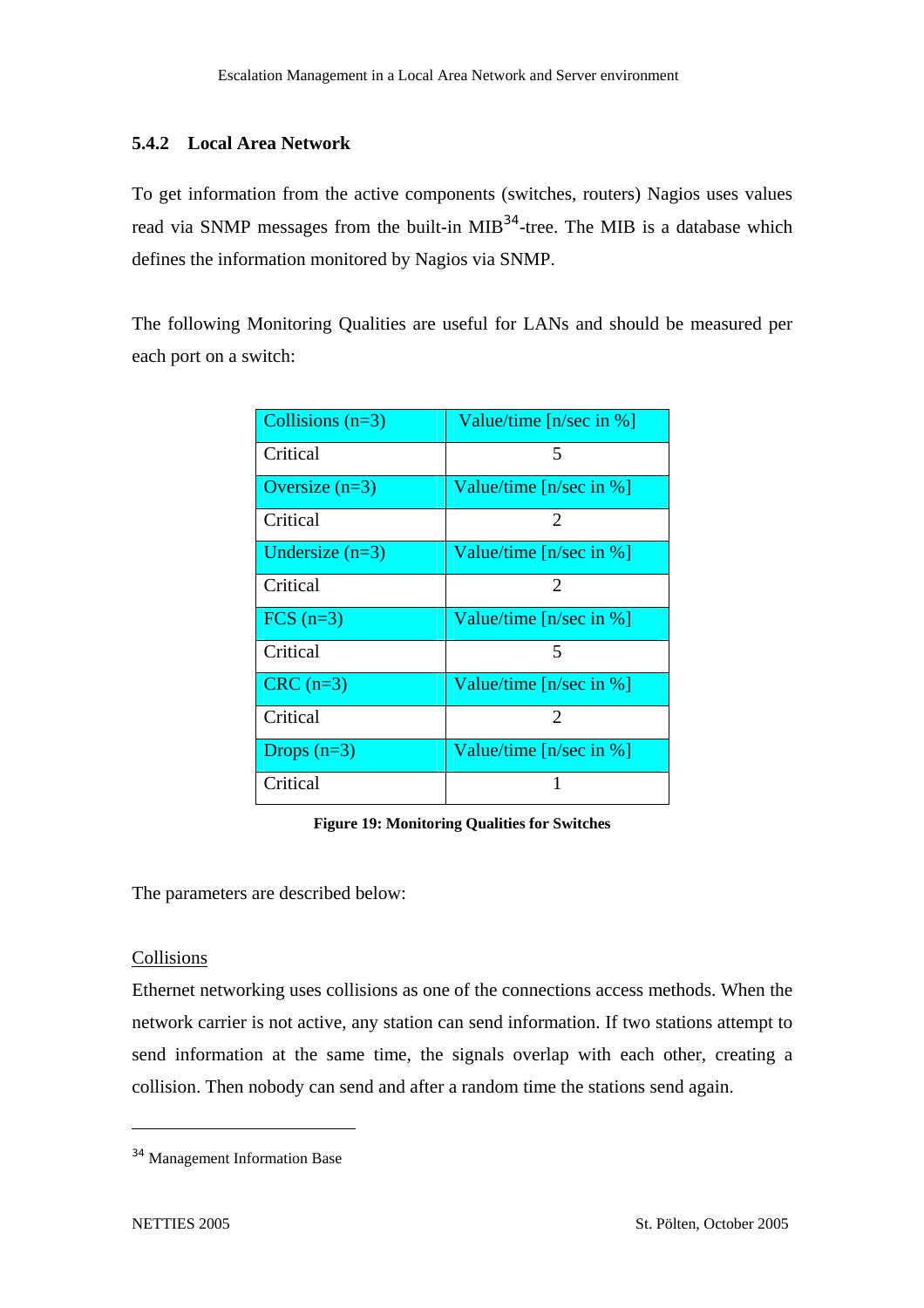### Oversize (Giants)

An Ethernet frame can not be bigger than 1514 bytes. Oversize frames are dropped.

#### Undersize (Runts)

An Ethernet frame can not be smaller than 64 byte. A smaller size indicates missing information like source address or protocol type. Undersized frames are also drops.

#### **Drops**

Number of rejected packets on the interface. A reason for a drop can be Giants or Runts.

#### FCS (Frame check sequence)

Indicates the completion of an Ethernet dialog.

#### CRC (Cyclic redundancy checks)

When a station sends a frame, it appends a Cyclical Redundancy Check to the end of the frame. The CRC is generated by an algorithm and is based on the data in the frame. If the frame is altered between the source and destination, the receiving station will recognize that the CRC does not match the actual contents of the packet.

Additionally the utilization of the CPU in the switches should be measured:

| <b>CPU</b> Load<br>Core switch $(n=3)$   | [%] |
|------------------------------------------|-----|
| Warning                                  | 50  |
| Critical                                 | 60  |
| <b>CPU</b> Load<br>Access switch $(n=3)$ | [%] |
| Warning                                  | 40  |
| Critical                                 | 50  |

**Figure 20: Monitoring Qualities for CPUs in switches**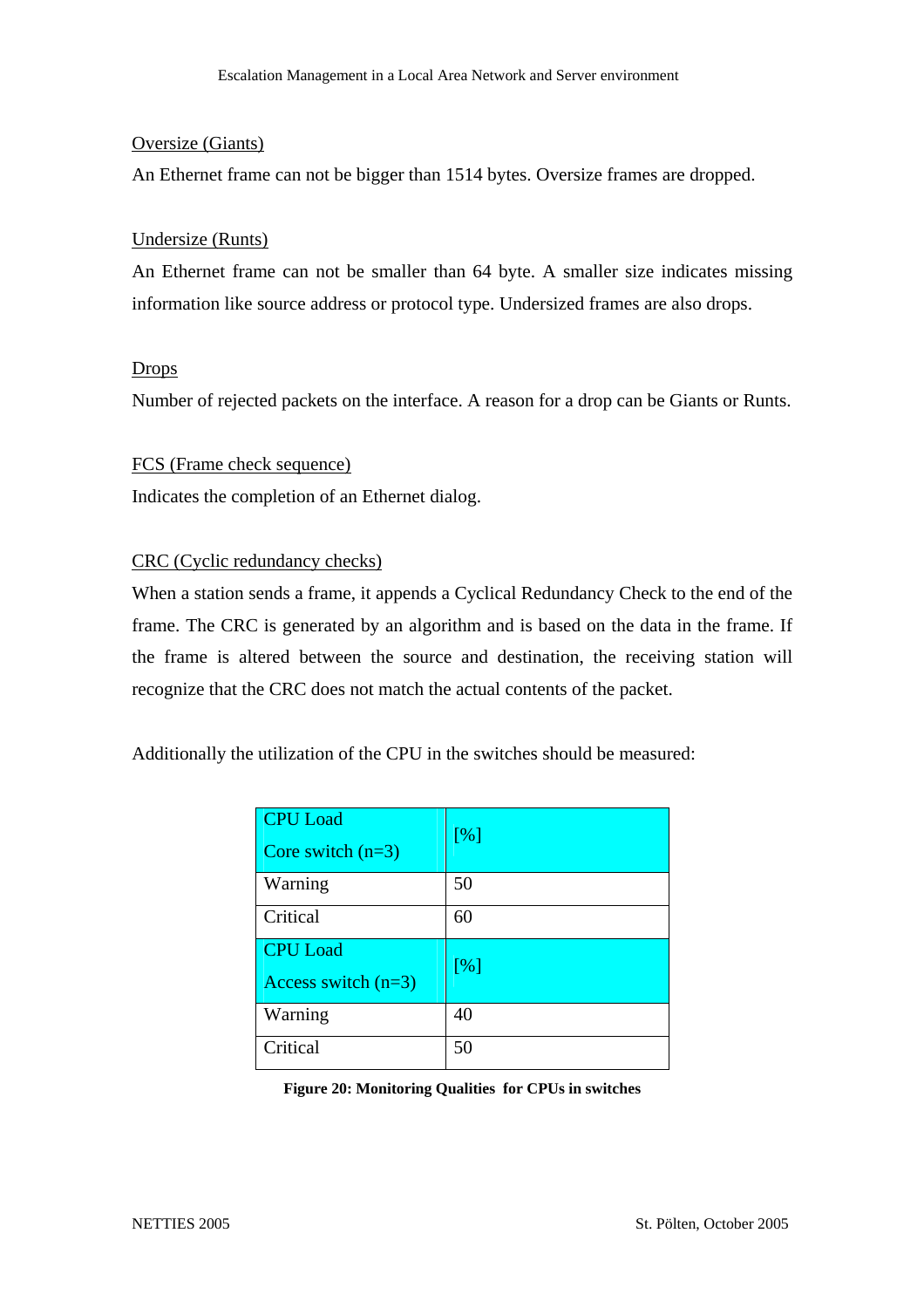### **5.4.3 Servers**

As already mentioned in chapter *Generic Considerations for Servers* the most important thing to measure on servers are services on the application layer. Of course Nagios also pings all servers but detailed information can only be gathered by investigating a defined service.

The following basic Monitoring Qualities are useful for servers and should be measured when applicable on a specific server (here some Monitoring Qualities for WAN are also included).

| $HTTP / WAN (n=5)$     | <b>Connection Time [sec]</b>       | Time to Load Site [sec] |
|------------------------|------------------------------------|-------------------------|
| Critical               | $\overline{2}$                     | 15                      |
| $HTTP / LAN (n=3)$     | <b>Connection Time [sec]</b>       | Time to Load Site [sec] |
| Warning                |                                    | 5                       |
| Critical               | $\overline{2}$                     | 10                      |
| Telnet / WAN $(n=5)$   | <b>Connection Time [sec]</b>       |                         |
| Warning                |                                    | $\overline{4}$          |
| Critical               |                                    | $\overline{7}$          |
| $DHCP / LAN (n=3)$     | Time for receiving DHCPOFFER [sec] |                         |
| Critical               |                                    | 10                      |
| $NetBIOS / LAN (n=3)$  | <b>Connection Time [sec]</b>       |                         |
| Critical               |                                    | 10                      |
| $CPU$ Load $(n=3)$     | <b>Utilization</b> [%]             |                         |
| Warning                |                                    | 80                      |
| Critical               |                                    | 95                      |
| Used Diskspace $(n=3)$ | <b>Utilization</b> [%]             |                         |
| Warning                |                                    | 80                      |
| Critical               |                                    | 90                      |
| Memory Usage $(n=3)$   | <b>Utilization</b> [%]             |                         |
| Warning                |                                    | 80                      |
| Critical               |                                    | 90                      |

**Figure 21: Basic Monitoring Qualities for servers**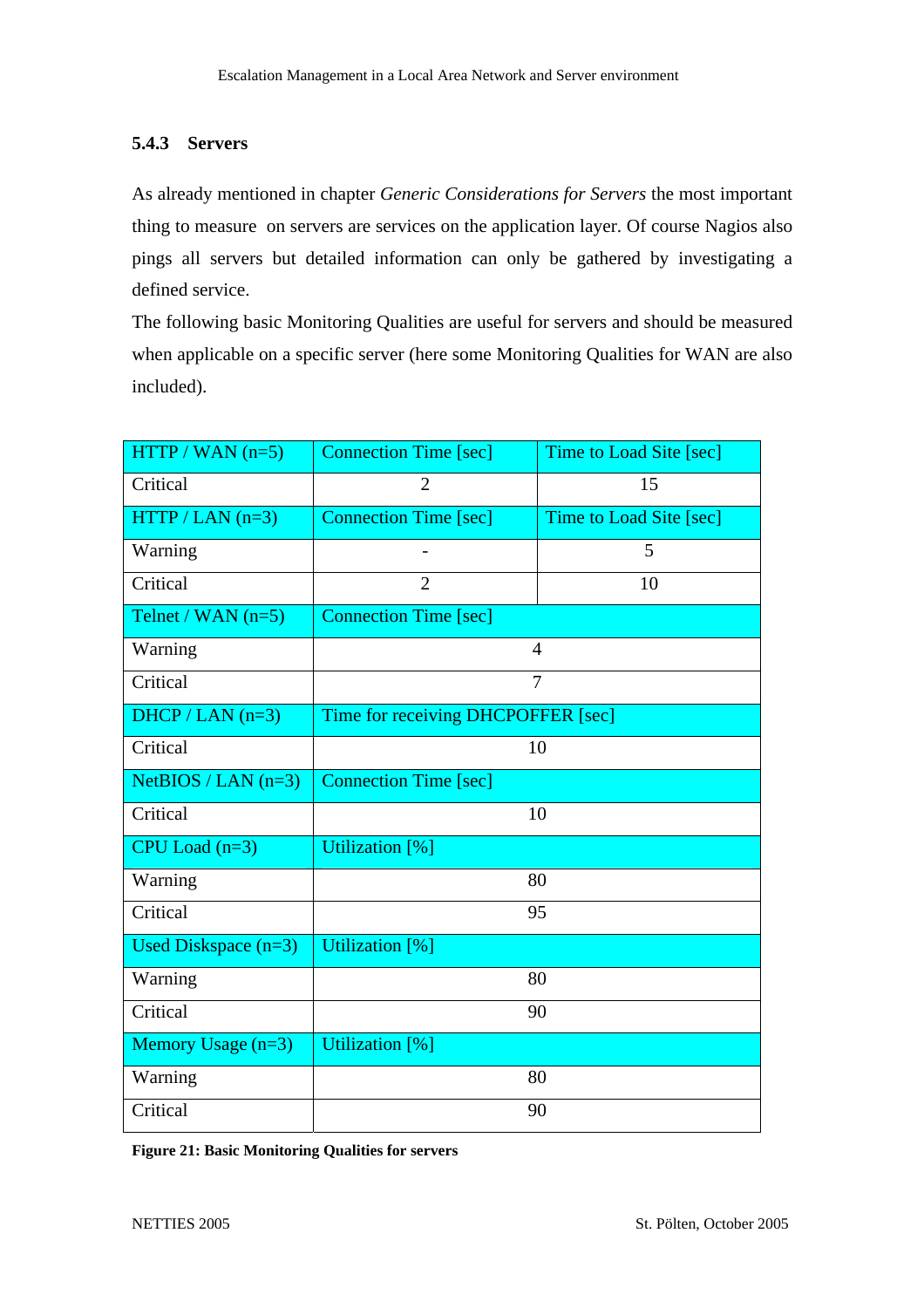Note that the following services need an agent (NSClient), which must be installed on the server:

- CPU Load
- Used Disk space
- Memory Usage

In addition to the basic Monitoring Qualities, specific services related to the type of the server should be monitored. Again the agent NSClient must be installed on those servers. It gives the following feedback to Nagios:

| Service  | <b>Running [Yes / No]</b> |
|----------|---------------------------|
| Critical | Value                     |

**Figure 22: Feedback to Nagios for specific services running on servers** 

In chapter *Generic Considerations for Servers* the most important specific services are already mentioned, other services are 100% related to certain non off-the-shelf products and are not be mentioned here, because this would overstrain this thesis.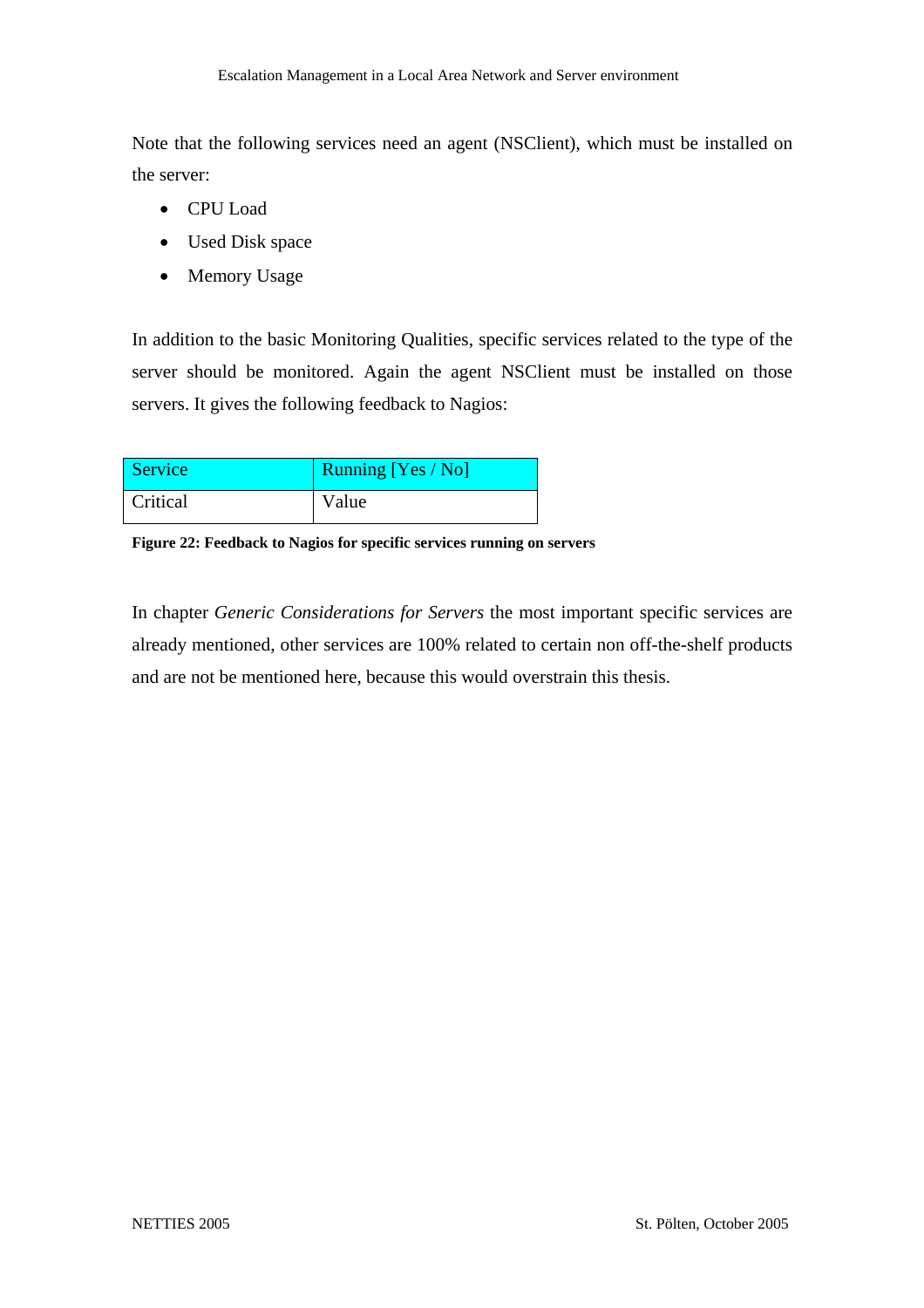# **6 Bibliography**

### **Andreas Zink: Lokale Netze**

7. Auflage Addison Wesely, 2003

### **Cisco: Ethernet**

http://www.cisco.com/en/US/products/hw/voiceapp/ps967/products\_administration\_gui de\_chapter09186a0080080bb0.html October 20, 2003

### **Eric Steven Raymond: The Cathedral and the Bazaar**

http://catb.org/~esr/writings/cathedral-bazaar/cathedral-bazaar/ September 13, 2003

### **Free Software Foundation**

http://www.fsf.org/ September 10, 2003

### **GNU's Not Unix**

http://www.gnu.org September 16, 2003

### **GNU General Public Licenses**

http://www.gnu.org/copyleft/gpl.html September 10, 2003

### **HP Openview: Enterprise Management System**

http://www.openview.hp.com/ September 8, 2003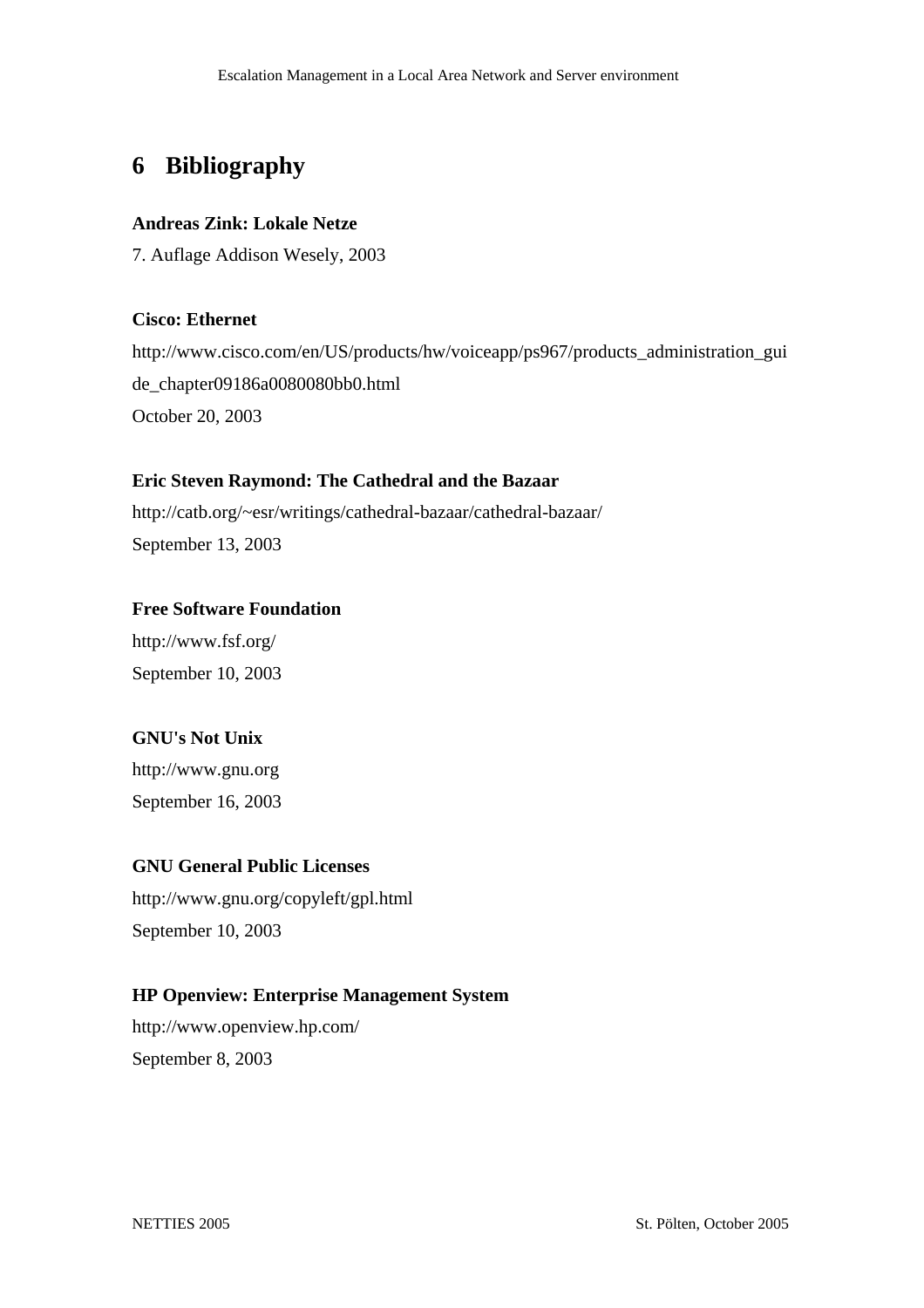### **HP: Open Source**

http://www.opensource.hp.com/ September 22, 2003

### **IBM: Tivoli Enterprise Management System**

http://www-3.ibm.com/software/tivoli/ September 8, 2003

### **John Deer: Network Management with Nagios**

Linux Journal, July 2003

### **Martin Müller: Open Source**

O'Reilly Verlag, 1999

### **Microsoft: Windows 2000 Core Requirements**

2<sup>nd</sup> edition, Microsoft Press, 2003

### **Networkuptime: Ethernet**

http://www.networkuptime.com/faqs/ethernet/ October 20, 2003

### **Open Source**

http://www.opensource.org/ September 16, 2003